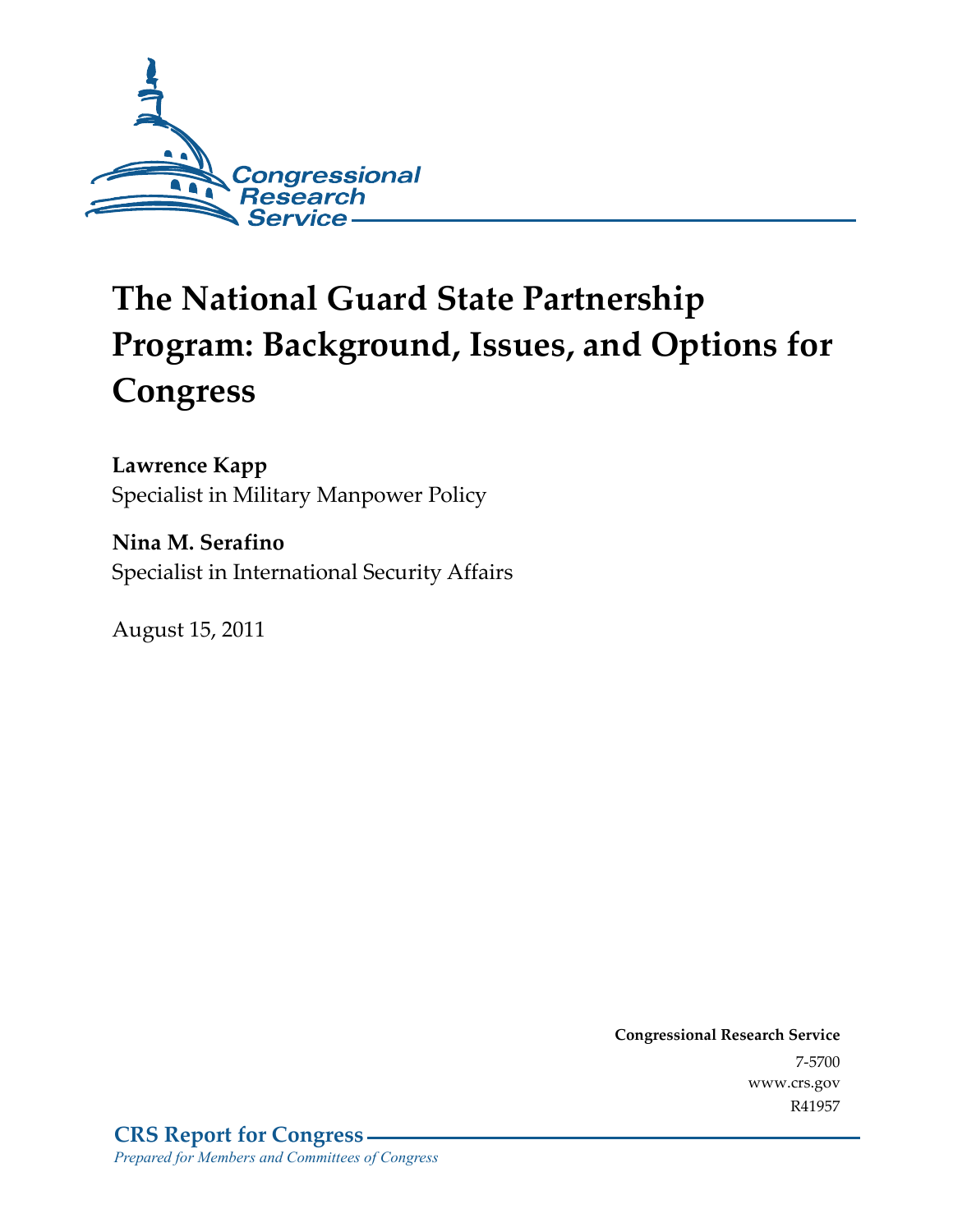## **Summary**

The State Partnership Program (SPP) is a Department of Defense (DOD) security cooperation program run by the National Guard. It also serves as a mechanism for training National Guard personnel. Since the program began in 1992, it has expanded to the point where nearly every state National Guard participates, as do the National Guard of Guam, Puerto Rico, the U.S. Virgin Islands, and the District of Columbia.

The SPP relates to several areas of potential interest to Congress, including improving the capabilities of partner nations to protect their citizens; strengthening relationships with partners to facilitate cooperation, access, and interoperability; improving cultural awareness and skills among U.S. military personnel; and fostering the integration of reserve and active component forces into a "total force."

In addition, the rapid expansion of the SPP has led to congressional scrutiny of the conformity of some SPP activities with the law, the effectiveness of the program, and the relationship of SPP activities to the priorities of U.S. geographic combatant commanders and U.S. ambassadors abroad. Congressional interest in SPP is also tied to broader concerns that some DOD security cooperation activities may encroach on, complicate, or conflict with State Department and U.S. Agency for International Development (USAID) responsibilities and prerogatives.

The SPP conducts a variety of activities in support of partner nations, including

- exchanges of subject matter experts,
- demonstrations of certain military capabilities,
- discussions of policy issues, and
- visits between senior leaders of a state National Guard and senior leaders of the partner nations armed forces.

These interactions commonly focus on topics such as disaster management, command and control, search and rescue, border operations, military medicine, and military education. In some of the more developed partnerships, teams of National Guard personnel have embedded with the military forces of its partner nations as they prepared for and deployed to Afghanistan, Iraq, and Kosovo.

The SPP is based on general statutory authorities used by active and reserve component forces to conduct security cooperation. Some unique aspects of the SPP include

- the potential for establishing enduring relationships between individuals in the state National Guard and their peers in the partner nation's armed forces;
- the ability to share specialized expertise about topics such as disaster response, civil disorder, counter-narcotics operations, and border security; and
- the ability to link senior officials of a state with senior officials of a foreign nation, which can open avenues for greater cooperation between the state and the partner nation in non-military areas.

This report traces the origin and development of the program; summarizes its unique aspects; and outlines its statutory basis, funding mechanisms, organization, and activities. It details recent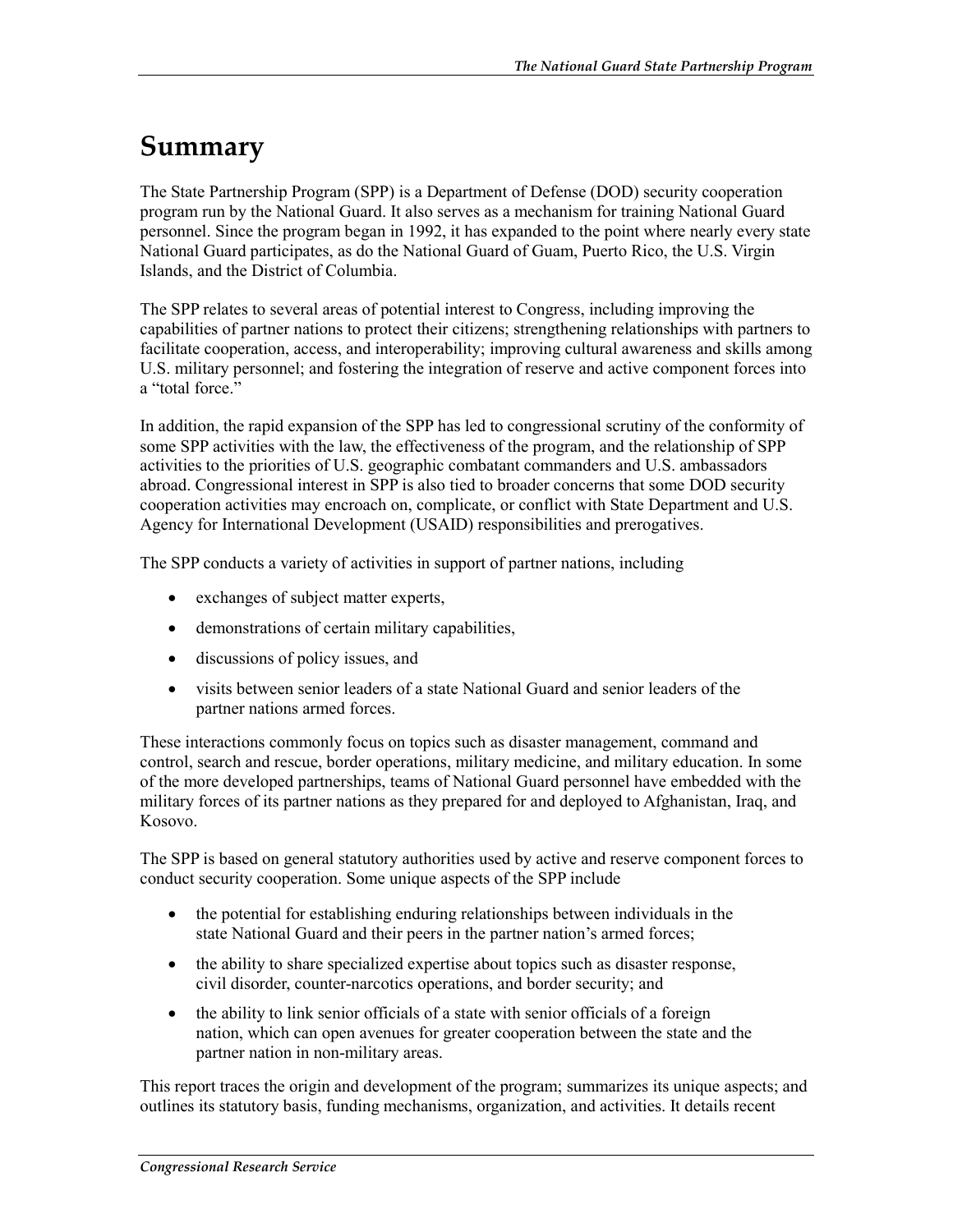legislative and executive branch actions. It also explores issues that may merit congressional attention and provides options for policymakers who may be interested in modifying the program.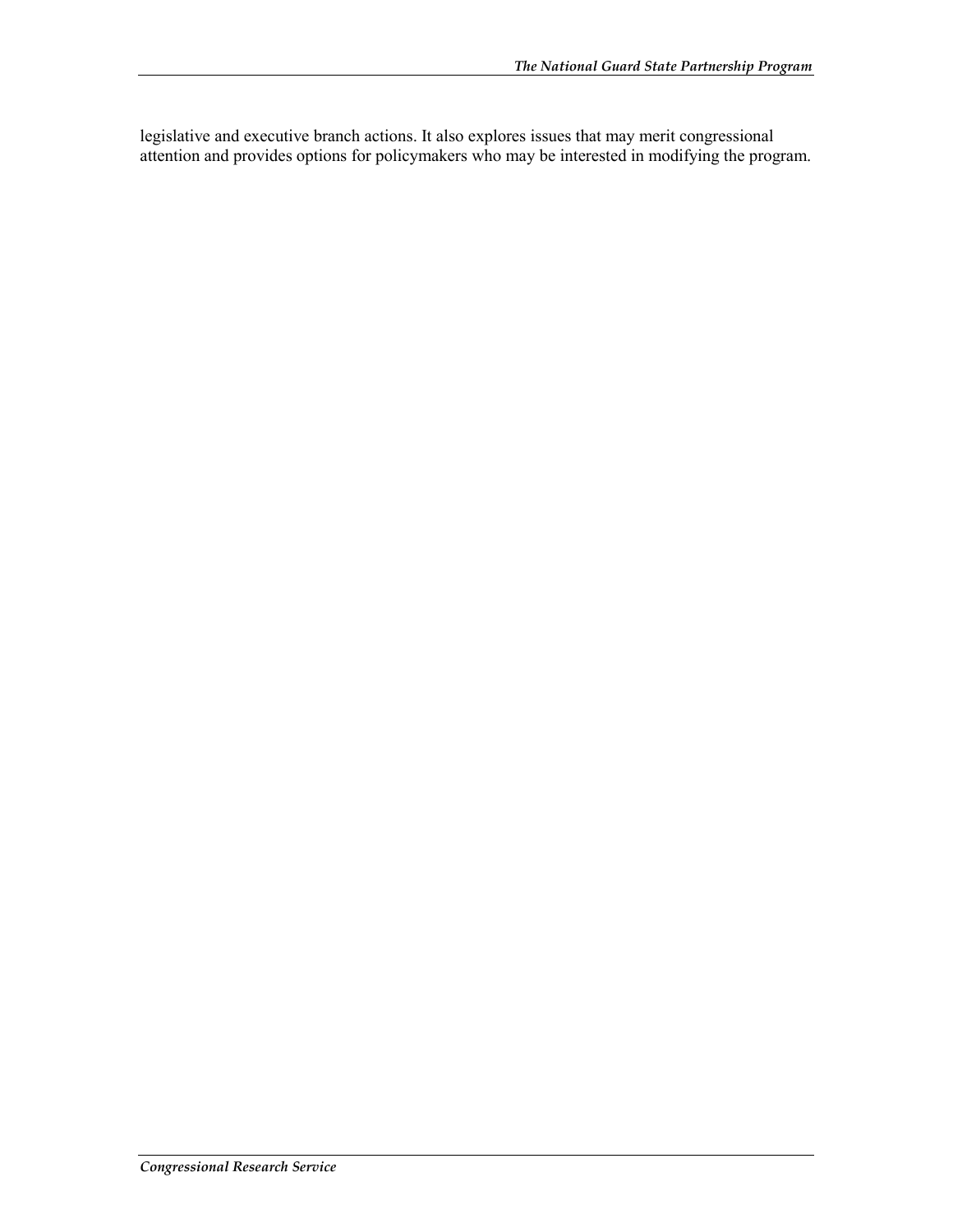## Contents

| Integration with Priorities of Combatant Commanders and Ambassadors 13             |  |
|------------------------------------------------------------------------------------|--|
|                                                                                    |  |
|                                                                                    |  |
|                                                                                    |  |
|                                                                                    |  |
|                                                                                    |  |
| What Role Should the State Department Play in SPP Administration and Oversight? 17 |  |
|                                                                                    |  |
|                                                                                    |  |
|                                                                                    |  |
|                                                                                    |  |
|                                                                                    |  |
|                                                                                    |  |
|                                                                                    |  |
|                                                                                    |  |
|                                                                                    |  |
|                                                                                    |  |
|                                                                                    |  |
|                                                                                    |  |
|                                                                                    |  |

## Figures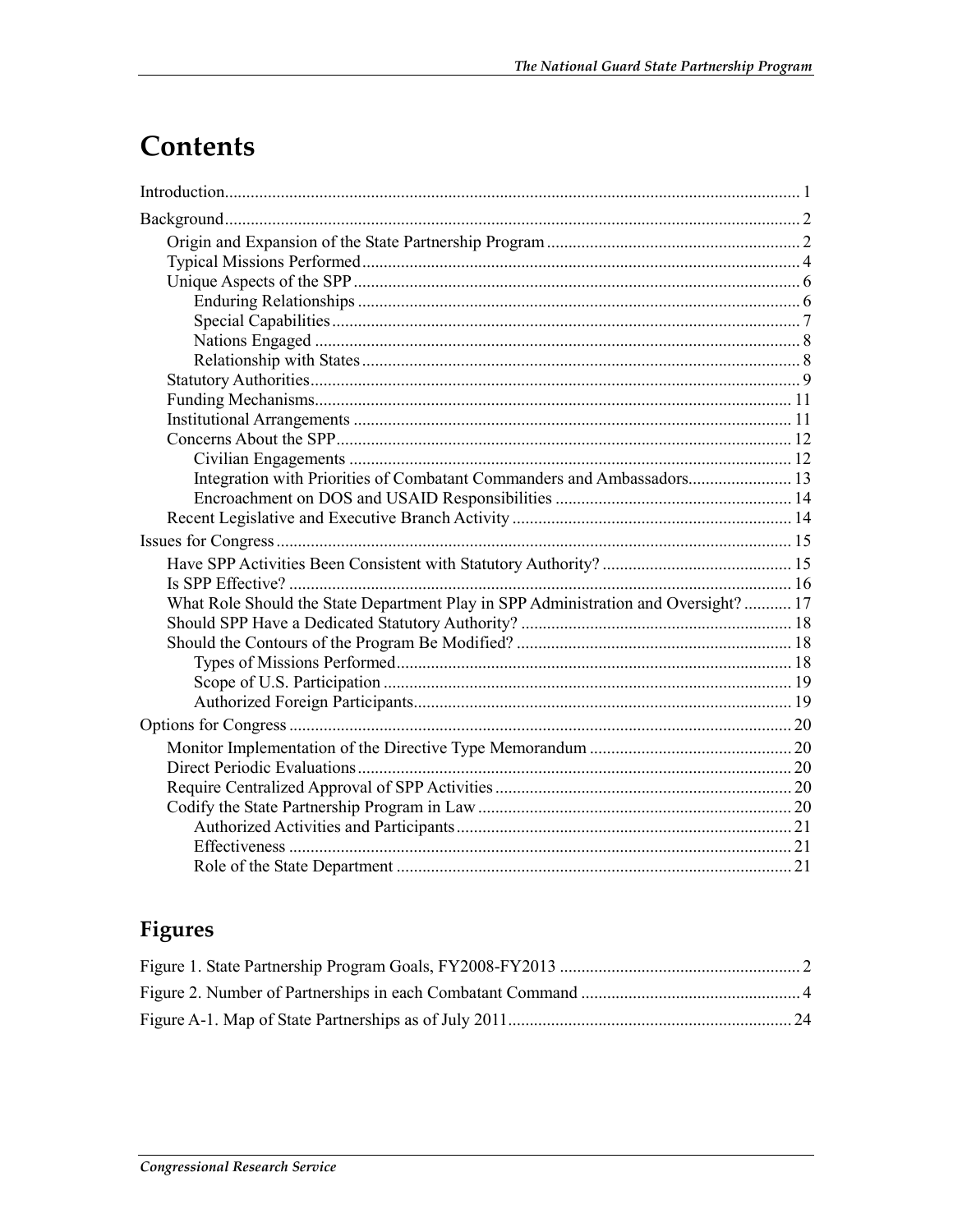## **Tables**

## **Appendixes**

| Appendix B. Title 10 and National Defense Authorization Act Authorities That May Be |  |
|-------------------------------------------------------------------------------------|--|
|                                                                                     |  |
|                                                                                     |  |

## **Contacts**

|--|--|--|--|--|--|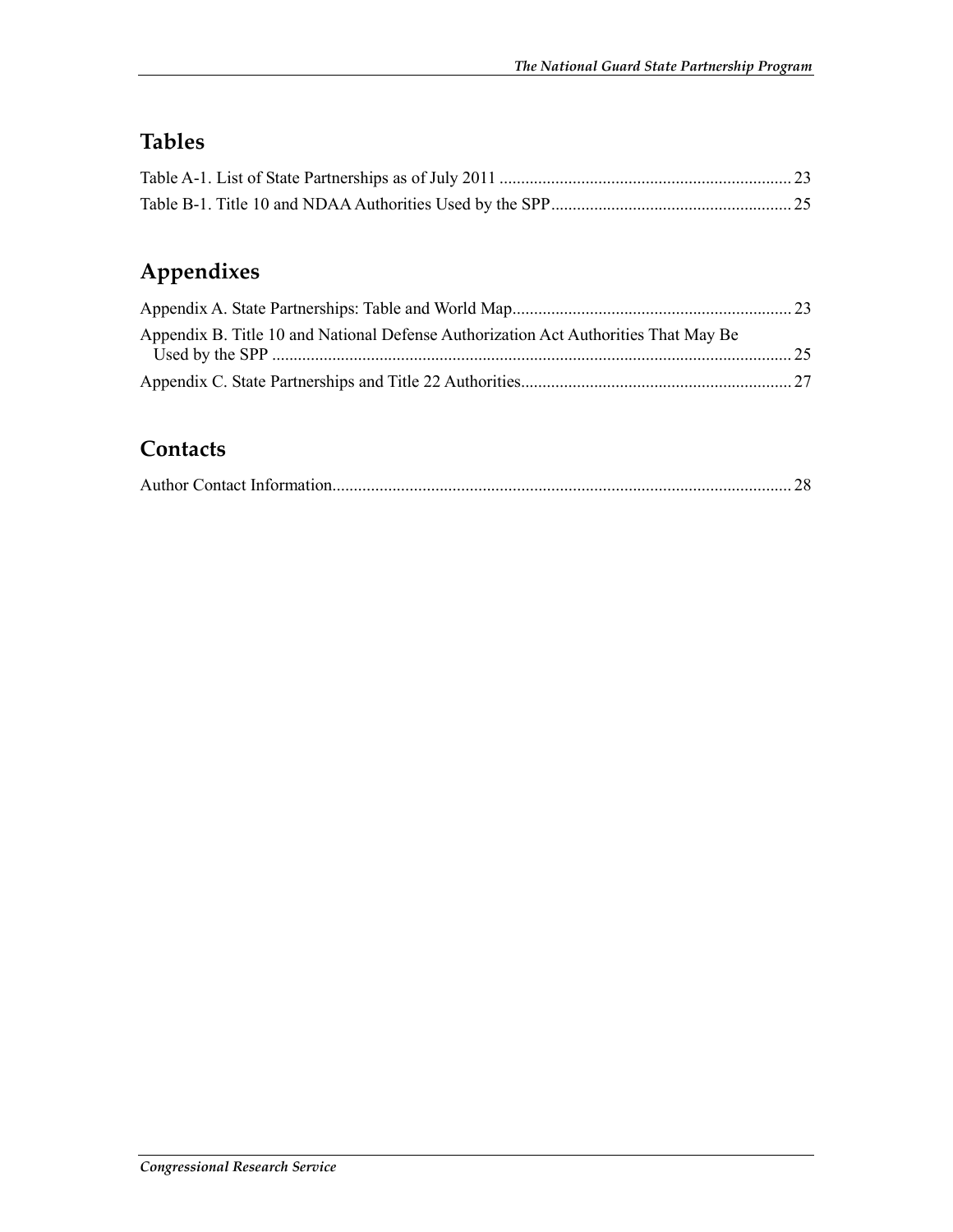## **Introduction**

The State Partnership Program (SPP) is a Department of Defense (DOD) security cooperation program run by the National Guard. It also serves as a mechanism for training National Guard personnel. The current goals of the program are listed in **Figure 1**. 1 The SPP relates to several areas of potential interest to Congress, including improving the capabilities of partner nations to protect their citizens; strengthening relationships with partners to facilitate cooperation, access, and interoperability; improving cultural awareness and skills among U.S. military personnel; and fostering the integration of reserve and active component forces into a "total force."

The SPP evolved from an effort begun in 1992 to use professional contacts between the U.S. military and the militaries of the newly independent nations of the former Soviet Union to help reform the defense establishments of those nations. The program has expanded greatly since then. Today, it is a significant component of DOD's security cooperation efforts, linking state and territorial National Guards in 63 partnerships with 70 partners nations (listed in **Appendix A**).2 Nearly every state National Guard participates in the SPP, as do the National Guard of Guam, Puerto Rico, the U.S. Virgin Islands, and the District of Columbia.<sup>3</sup>

The SPP's rapid expansion has led to congressional scrutiny of

- the conformity of some SPP activities with the law,
- the effectiveness of the program, and
- the relationship of SPP activities to the priorities of U.S. geographic combatant commanders and U.S. ambassadors abroad.

Congressional interest in SPP is also tied to broader concerns that some DOD security cooperation activities may encroach on, complicate, or conflict with State Department and U.S. Agency for

#### **Security Cooperation**

Security cooperation is a broad term, defined by DOD as those interactions between DOD and foreign defense establishments, which

- build defense relationships that promote specific U.S. security interests,
- develop allied and friendly military capabilities for selfdefense and multinational operations, and
- provide U.S. forces with peacetime and contingency access to a host nation.<sup>4</sup>

The U.S. military conducts a wide variety of security cooperation activities, including security assistance, counterdrug support, "train and equip" assistance, exercises with foreign countries, fellowships, educational exchanges, humanitarian assistance, disaster relief and military-tomilitary contact programs.

International Development (USAID) responsibilities and prerogatives.

The National Guard Bureau is in the process of developing new goals, tentatively scheduled to take effect in FY2012, to align with the May 2010 National Security Strategy.

 $2$  There are 63 partnerships with 70 foreign countries due to the partnership between the National Guards of Florida and the U.S. Virgin Islands National Guard with the Regional Security System (RSS), a collective security agreement for seven island nations in the Eastern Caribbean. The seven nations that participate in the RSS are Antigua and Barbuda, Barbados, Dominica, Grenada, Saint Kitts and Nevis, Saint Lucia, and Saint Vincent and the Grenadines.

<sup>3</sup> For a list of all current partnerships, see **Appendix A**. At present, South Carolina and Nevada do not have partnerships, although they both had one previously (South Carolina and Albania; Nevada and Turkmenistan). Additionally, South Carolina currently participates in the Utah-Morocco partnership.

<sup>4</sup> Adapted from Department of Defense, Joint Publication 1-02, *Department of Defense Dictionary of Military and Associated Terms*, Washington, DC, as amended through April 2010, available at http://www.dtic.mil/doctrine/ dod dictionary/.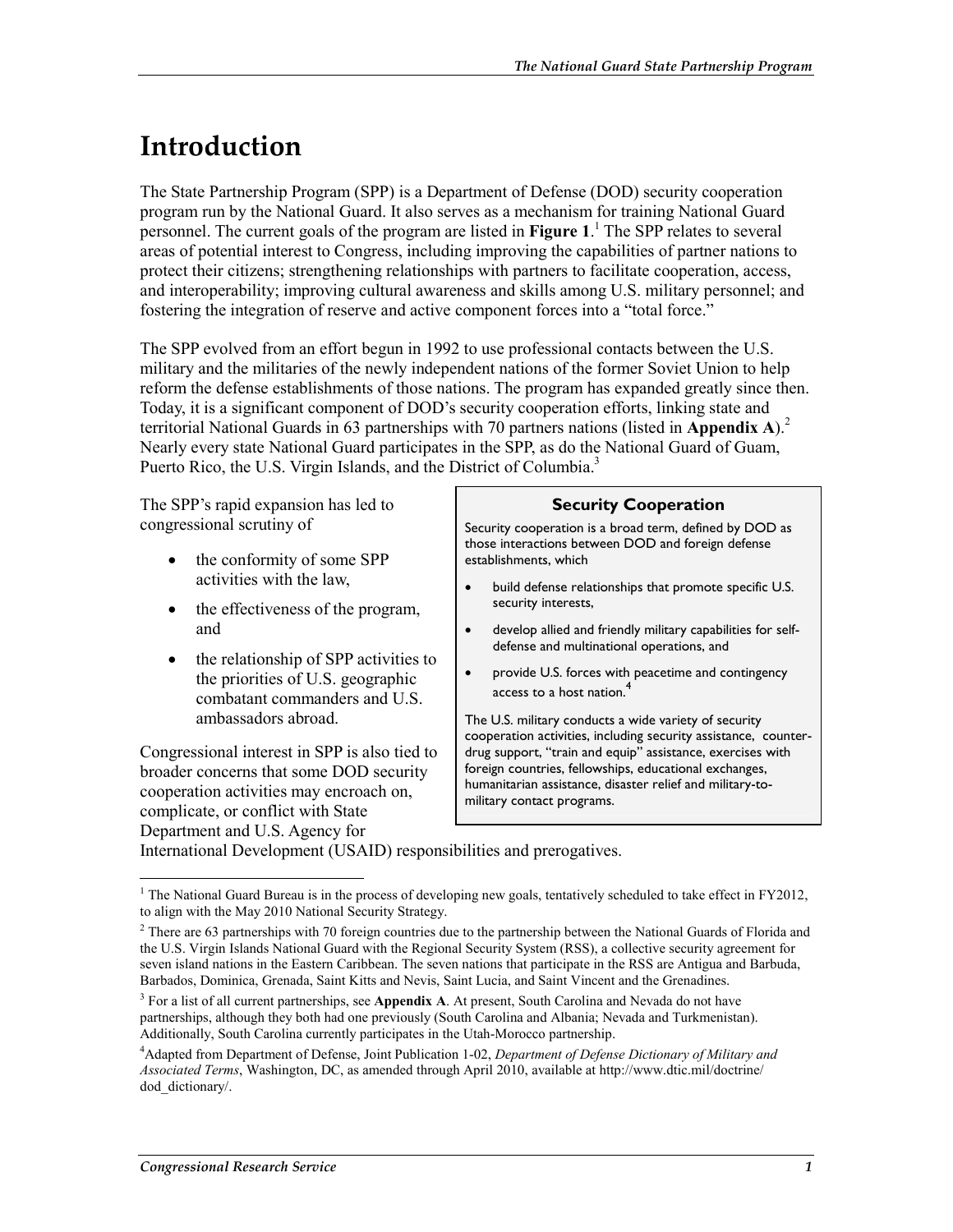As previous published research on the program is limited, this report relies heavily on interviews with individuals at DOD, the National Guard Bureau (NGB), and the Department of State (DOS) who are involved with the program.

#### **Figure 1. State Partnership Program Goals, FY2008-FY2013**

| State Partnership Program Goals, FY2008-FY2013<br>as defined by the National Guard Bureau's International Affairs Division                                                                                                                                                                                                                                                                                                                                     |
|----------------------------------------------------------------------------------------------------------------------------------------------------------------------------------------------------------------------------------------------------------------------------------------------------------------------------------------------------------------------------------------------------------------------------------------------------------------|
| Goal 1: Build Partnership Capacity to Deter, Prevent, and Prepare<br>Goal 1 focuses on activities designed to build [a] nation's or region's preventative capabilities to dissuade/avert attack<br>or prepare for natural/man-made disasters, emphasizing civil-military and interagency cooperation. Examples include<br>anti-terrorism, anti-coercion, disaster preparation, border/environs security, and transnational crime deterrence.                   |
| Goal 2: Build Partnership Capacity to Respond and Recover<br>Goal 2 focuses on activities designed to build [a] nation's or region's responsive capabilities to respond and recover from<br>attacks or natural/man-made disasters, emphasizing civil-military and interagency cooperation. Examples include<br>counter-terrorism, counter-coercion, disaster response, border/environs enforcement, and transnational crime response.                          |
| Goal 3: Support Partners' Defense Reform & and Professional Development<br>Goal 3 focuses on activities designed to assist nations in transforming defense structures and personnel to meet the<br>challenges of the 21st century. Examples include coalition operations, civil-military and interagency cooperation, civilian<br>control of the military, reserve components, and officer/NCO professional development.                                       |
| Goal 4: Enable and Facilitate Enduring Broad-Spectrum Security Relationships<br>Focused on activities designed to build a nation's capabilities to cooperate and collaborate regionally and globally on a<br>wide range of security and socio-political issues in support of [the Department of State] and other lead agencies.<br>Examples include regional peace/stability, health, education, culture, economic, environment, and agricultural cooperation. |
| Note: National Guard State Partnership Program, Program Goals Fiscal Year 2008-13, National Guard Bureau, J5 International Affairs<br>Division (NGB-J5/IA), 5 September 2007, p. 2.                                                                                                                                                                                                                                                                            |

## **Background**

### **Origin and Expansion of the State Partnership Program5**

As the Soviet Union disintegrated between 1989 and 1991, U.S. government officials explored options to minimize instability and encourage democratic governments in the former Soviet bloc nations. One effort to address these policy goals was to expand military-to-military contacts with the newly independent states of Central and Eastern Europe to promote subordination to civilian leadership, respect for human rights, and a defensively oriented military posture. At the time, most of these newly independent states had militaries that were based on the Soviet model and focused on countering threats from NATO nations. The United States European Command (USEUCOM) took the lead in this effort by establishing the Joint Contact Team Program (JCTP) in 1992. The JCTP was originally composed of active component personnel and included members of the special forces because of their language skills. However, when the JCTP began to engage the Baltic nations of Latvia, Estonia, and Lithuania, senior defense officials insisted that National Guard and Reserve personnel play a leading role in any military liaison teams operating

 5 The first two paragraphs of this section rely heavily on the work of Robert T. Cossaboom, *The Joint Contact Team Program: Contacts with the Former Soviet Republics and Warsaw Pact Nations, 1992-1994* (Washington, DC: Joint History Office, Office of the Chairman of the Joint Chiefs of Staff, 1997).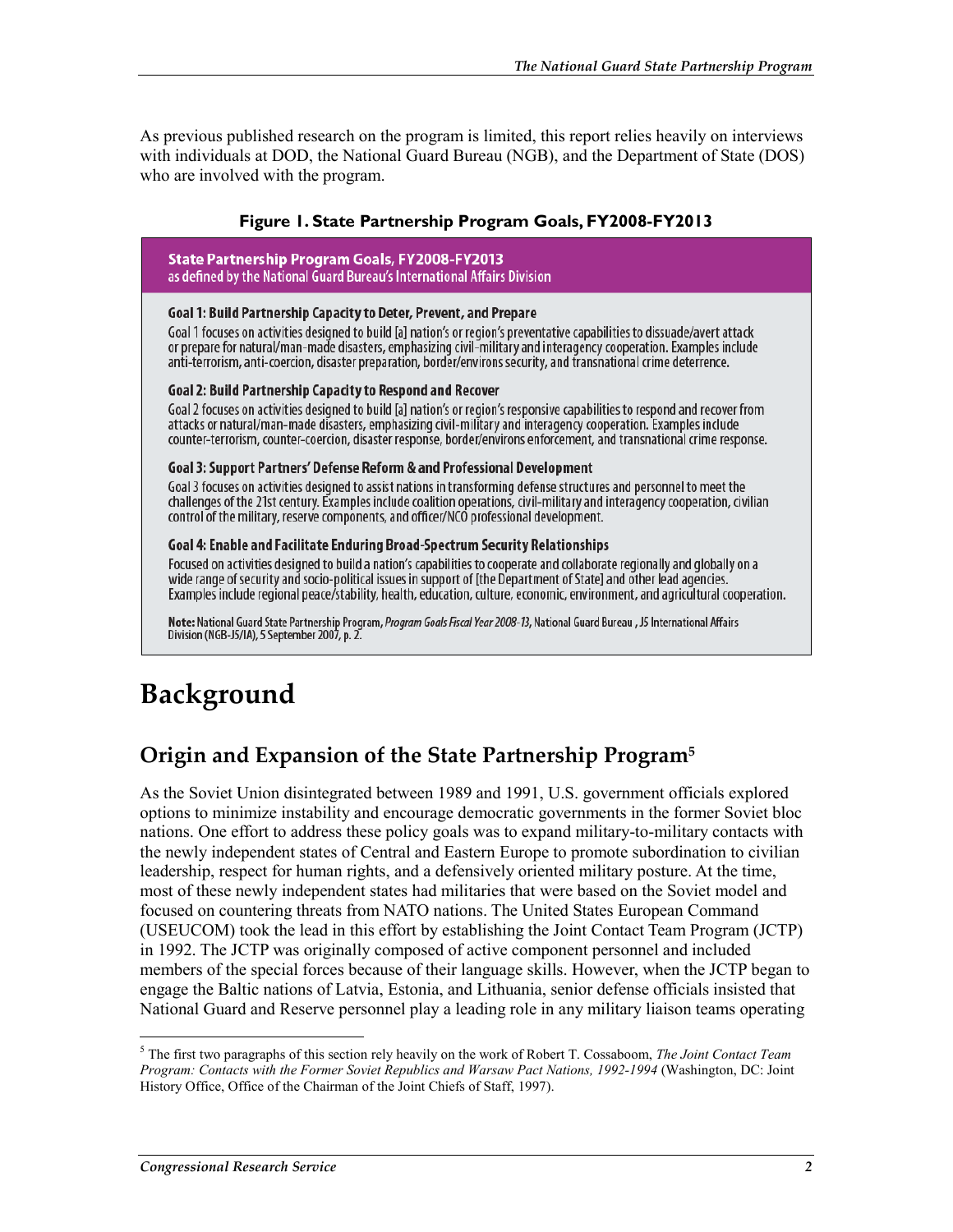in those countries, apparently in response to those governments' desire to establish reserve-centric defense establishments and to assuage Russian concerns about U.S. expansion into its former satellites.

In November 1992, Lieutenant General John Conway, the Chief of the National Guard Bureau, and Brigadier General Thomas Lennon, head of the JCTP, visited the Baltics. A few months after their trip, in early 1993, the National Guard initiated the first state partnerships: New York-Estonia, Michigan-Latvia, and Pennsylvania-Lithuania. Additional partnerships were proposed later in 1993 for Albania, Belarus, Bulgaria, the Czech Republic, Hungary, Kazakhstan, Romania, Poland, Slovakia, Slovenia, and Ukraine. The SPP benefited the JCTP by providing additional personnel, funding, and access to military personnel from U.S. ethnic-heritage communities who often had relevant language and cultural skills.

Today, USEUCOM has 22 state partnerships. The SPP has also expanded beyond USEUCOM to other combatant commands (COCOMs) as shown in **Figure 2**.

- United States Central Command (USCENTCOM) established its first partnership in 1995, between Arizona and Kazakhstan, and now has five partnerships.
- United States Southern Command (USSOUTHCOM) established four partnerships in 1996–Missouri-Panama, Louisiana-Belize, Kentucky-Ecuador, and West Virginia-Peru –and today has 21 partnerships.
- United States Pacific Command (USPACOM) established a partnership with two states–Guam and Hawaii–and the Philippines in 2000. It currently has six partnerships.
- United States Africa Command (USAFRICOM) established its first partnership, New York-South Africa, in 2003, while much of Africa was still part of USEUCOM. It currently has eight partnerships.
- United States Northern Command (USNORTHCOM) has one partnership, Rhode Island-Bahamas. It was established in 2005, when the Bahamas was within the USSOUTHCOM area of responsibility.

See **Appendix A** for a full list of current state partnerships.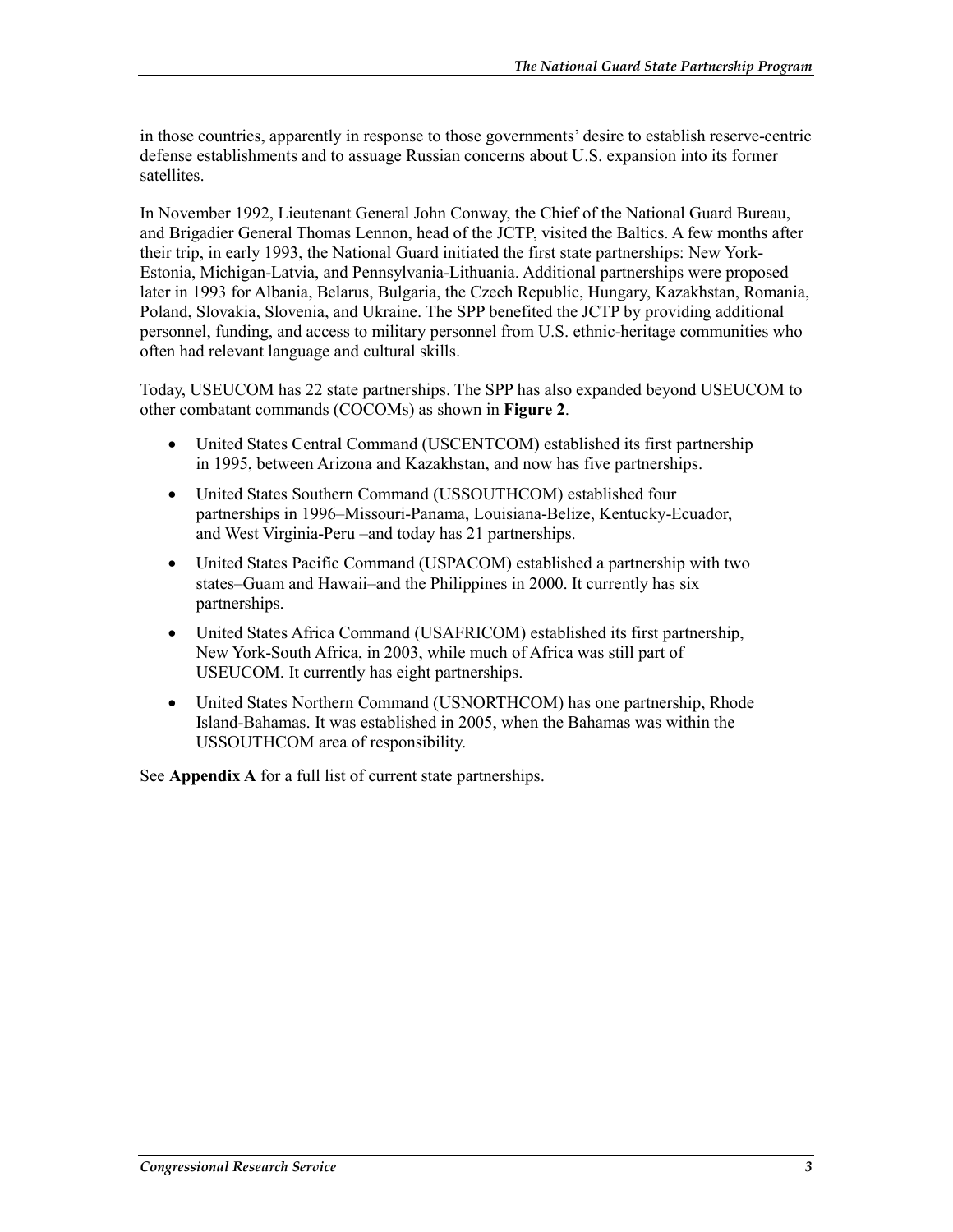

**Figure 2. Number of Partnerships in each Combatant Command** 

**Source:** Congressional Research Service graphic based on data provided by the National Guard Bureau.

## **Typical Missions Performed**

The SPP conducts a variety of activities in support of partner nations. A list of some common types of partnership activities are provided below, along with a brief summary and an illustrative example. According to NGB, the typical SPP event is a week-long subject matter expert exchange, with three to five National Guard subject matter experts participating, with an average cost of approximately \$20,000.

• **Subject Matter Expert Exchanges.** During these events, National Guard personnel with expertise in a certain area share their knowledge with partner nation personnel. For example, in 2005

[t]he Uruguayan Army's Infantry and Engineer units in Montevideo and Maldonado hosted the visit of U.S. Army National Guardsmen from Connecticut. During the [subject matter expert exchange], delegates visited Uruguayan Army units and discussed a wide range of topics to include peacekeeping and humanitarian de-mining operations, infantry and engineer training, as well as soldier and officer training at unit level.<sup>6</sup>

• **Familiarizations.** These are demonstrations of certain capabilities that the Army or Air National Guard has, or discussions of policy issues related to those capabilities. For example,

 6 Announcement by National Guard Bureau of International Affairs (J5-IA), "Delegates visited Uruguayan Army units and discussed a wide range of topics," available at http://www.ng.mil/ia\_backup/states/states/ct\_uruguay.htm.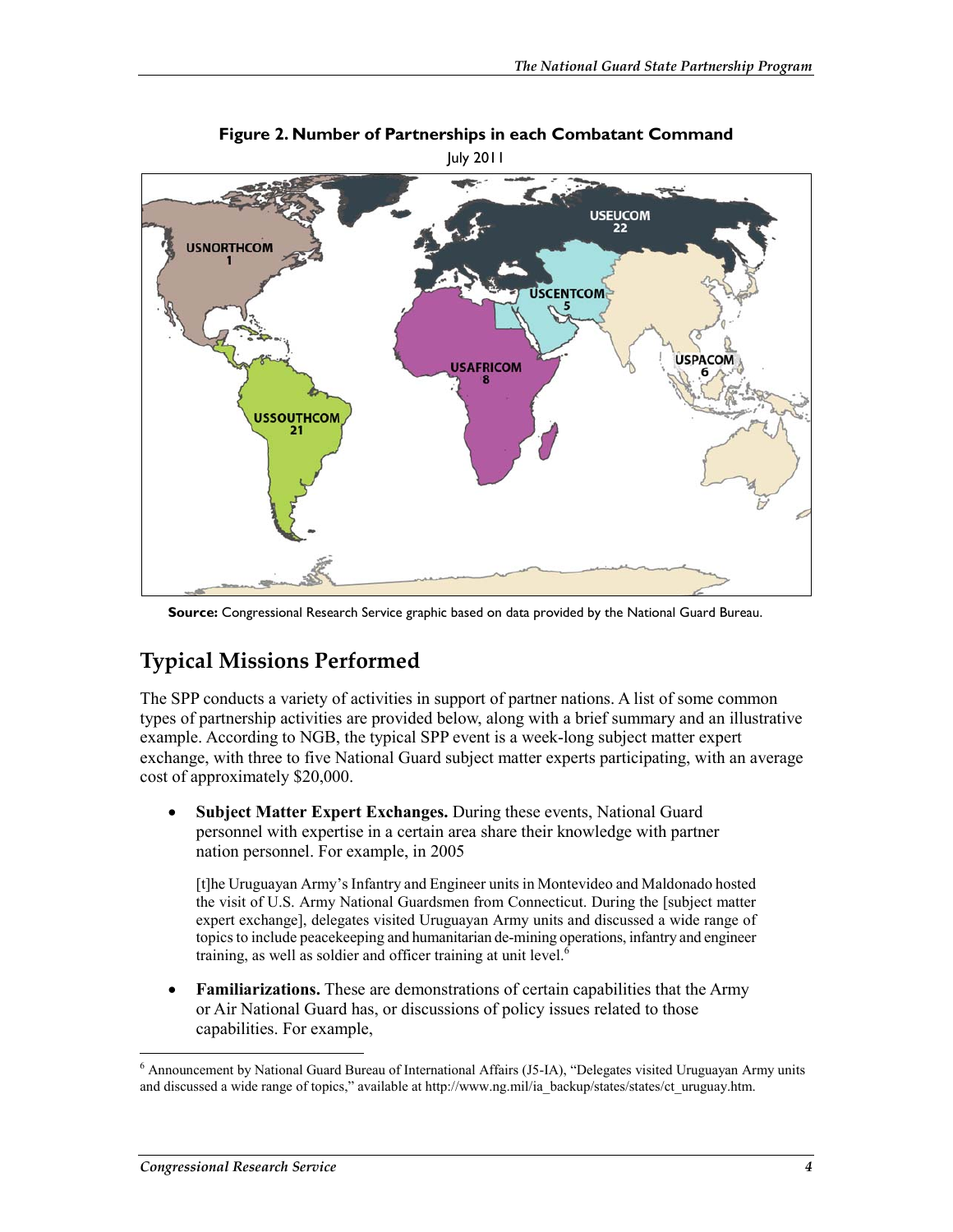in the late 1990s, the Pennsylvania National Guard was instrumental in assisting Lithuania with the development of their Non-Commissioned Officer (NCO) Academy, which was modeled after the U.S. NCO Education System. A total of 26 Lithuanian officers participated in five train-the-trainer familiarization visits to Pennsylvania, with the focus on curriculum development for NCO course preparation at the newly created Lithuanian NCO Academy in Kaunas. These officers became acquainted with a diversity of topics such as medical specialist instructor course development; field artillery NCO course development; leadership; training management; democratic civil-military relations; NCO development; interoperability; and emergency operations.<sup>7</sup>

**Senior Leader Visits.** These are visits between senior leaders of the state National Guard, such as the adjutant general, and senior leaders of the partner nation's armed forces. For example,

[i]n May 2001, the Georgia Guard had the honor of hosting 12 representatives from the Republic of Georgia along with representatives from the United States Department of State, [the] Office of the Secretary of Defense, the Joint Staff and others for the Bilateral Working Group in Savannah, Georgia. The high-level discussions focused on Defense Reform, the Georgia Guard State Partnership Program, the Georgia Border Security Program, and the Helicopter Program. Participants were also able to observe a B-1B bombing demonstration at Hunter Army Airfield and activities at the Georgia Air National Guard Combat Readiness Training Center.<sup>8</sup>

• **Operational Mentor and Liaison Teams.** Operational Mentor and Liaison Teams (OMLTs) provide mentoring and training for the Afghan National Army (ANA) and serve as liaisons between the ANA and the International Security Assistance Force (ISAF) in Afghanistan. They are composed of 13-30 personnel from one or more countries.<sup>9</sup> National Guard personnel have embedded with their partner nation's OMLTs and accompanied them throughout their deployments to Afghanistan (they have also conducted similar embedded operations with partner nation forces in Iraq and Kosovo). One such deployment from 2010 is described as follows:

Eleven Colorado Army National Guard Soldiers will pair up with 90 Slovenian soldiers and deploy to Afghanistan this October to form an Operational Mentor and Liaison Team. Their combined mission will be to train and mentor an Afghan National Army infantry battalion, better empowering it in the use of infantry maneuvers and tactics, so the ANA can ultimately take control of its military operations ... The [Colorado National Guard] and the Republic of Slovenia have become strong allies over their 17-year collaboration through the National Guard's State Partnership Program.<sup>10</sup>

<sup>7</sup> Announcement by National Guard Bureau of International Affairs (J5-IA), "Pennsylvania National Guard State Partnership Program in the Republic of Lithuania," available at http://www.ng.mil/ia\_backup/states/states/ pa\_lithuania%5B1%5D.htm.

<sup>&</sup>lt;sup>8</sup> Announcement by National Guard Bureau of International Affairs (J5-IA), "Georgia National Guard State Partnership Program in the Republic of Georgia," available at http://www.ng.mil/ia\_backup/states/states/ga\_georgia.htm.

<sup>9</sup> NATO Headquarters, *Fact Sheet: NATO's Operational Mentor and Liaison Teams*, June 2010, available at http://www.isaf.nato.int/images/stories/File/factsheets-june/June%202010-Fact%20Sheet%20OMLT.pdf.

<sup>10</sup> Bethany Fehringer, *Colorado Guard Soldiers Train, Deploy with Slovenians*, September 7, 2010, available at http://co.ng.mil/News/Pages/100930\_OMLT.aspx.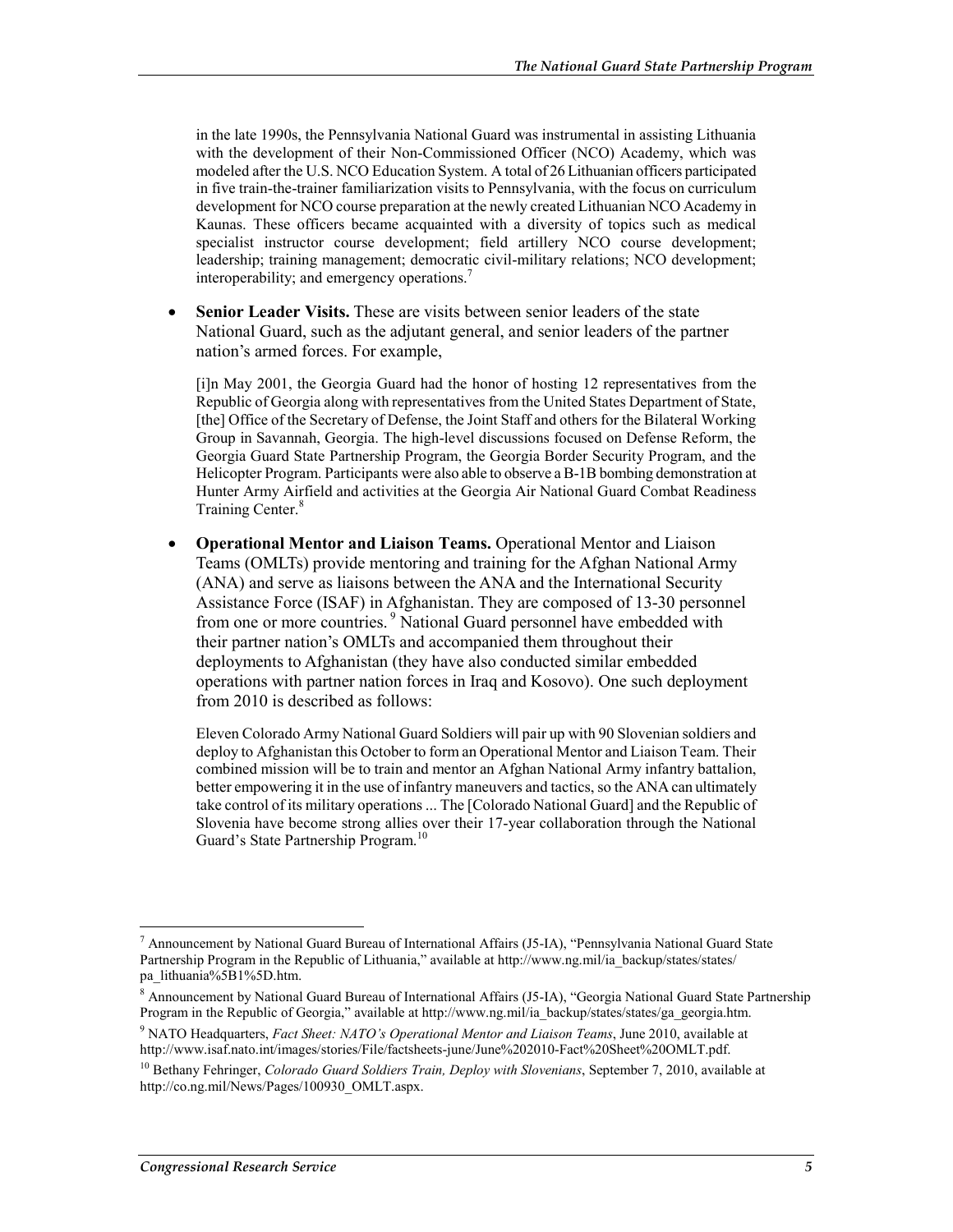The focus of SPP activities varies depending on the needs of the partner nation, the capabilities of the state National Guard, the goals of the respective U.S. ambassador and the combatant commander, and statutory authorities and restrictions. Some common focus areas are

- disaster management and disaster relief activities,
- military education,
- non-commissioned officer development,
- command and control,
- search and rescue,
- border operations,
- military medicine,
- port security, and
- military justice.

### **Unique Aspects of the SPP**

The SPP is based upon a variety of statutory authorities (detailed in the section entitled "Statutory Authorities"). None of these authorities are specific to the SPP. They are authorities used generally by active and reserve component forces to conduct security cooperation activities. Accordingly, the SPP shares many similarities with other security cooperation activities carried out by the military. However, there are at least four factors that make the SPP unique.

#### **Enduring Relationships**

One unique aspect of the SPP is the ability to forge relationships between particular individuals over a long period of time. For active component personnel, a duty assignment that includes regular contact with the military of a foreign nation would typically last for about two to three years. At the end of the tour of duty, the U.S. servicemember would normally be reassigned as part of his or her career progression. In contrast, National Guard personnel participating in the SPP may well participate in engagements with partner nation military personnel repeatedly throughout their career. This is due to both the duration of the state National Guard and foreign nation partnership—some of which have been in existence for nearly two decades—and the frequency with which National Guard personnel serve their entire reserve careers within one state National Guard. Thus, for example, individuals who joined the Michigan National Guard in 1993 and continued to serve to the present would have had the opportunity to participate in SPP activities with Latvia numerous times over the past 18 years. In that time, both the Guard personnel and the foreign military personnel with whom they engaged will have been promoted to higher ranks, potentially providing for strong relationships between the now fairly senior National Guard and foreign military personnel. The ability to develop such long-term relationships are rare for active component personnel because of career assignment policies. An additional benefit of an enduring relationship is that it provides National Guard personnel with the opportunity to develop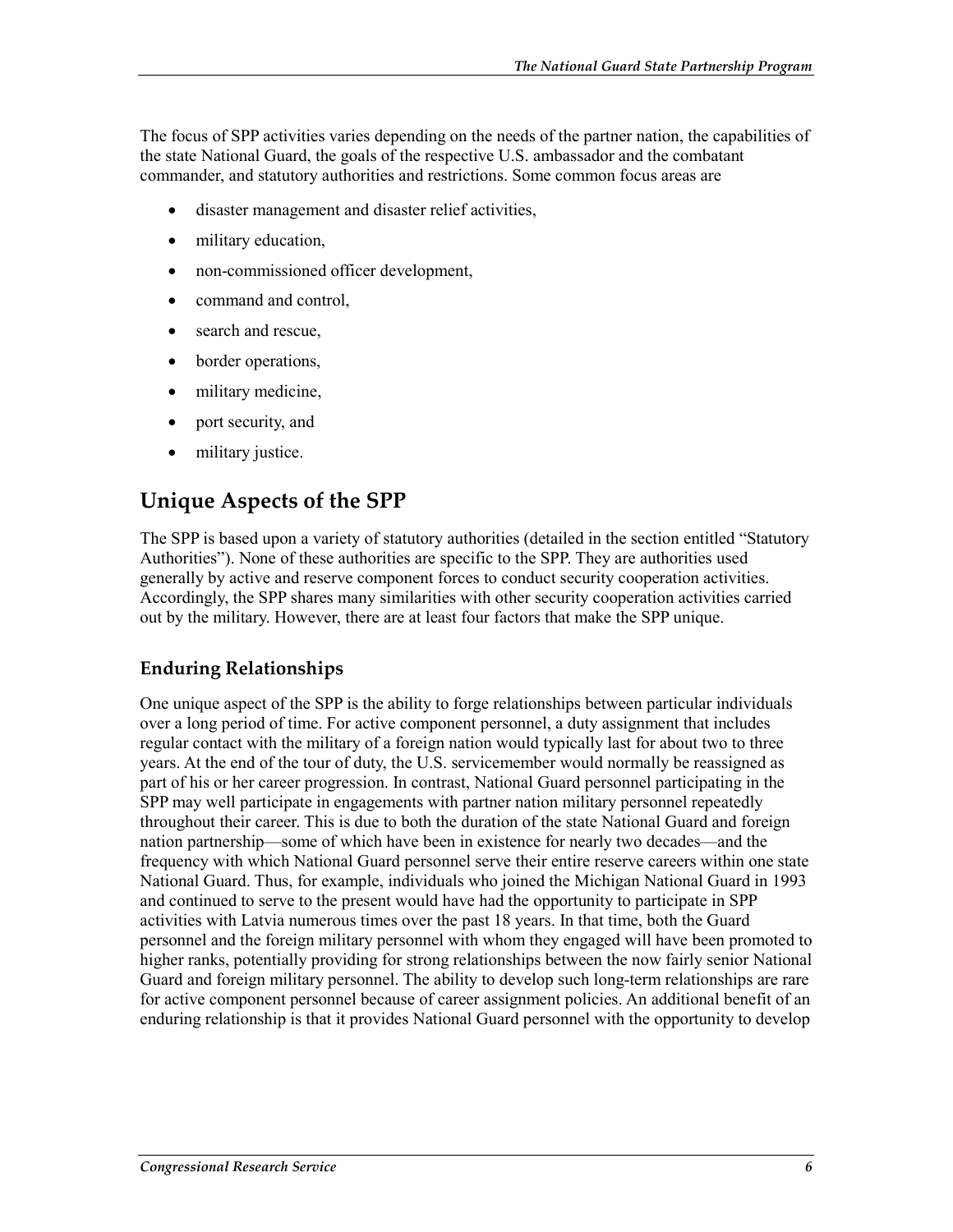cultural knowledge, and potentially even language skills, based on their recurring contacts with the partner nation. $<sup>11</sup>$ </sup>

### **Special Capabilities**

1

Another aspect of the SPP that distinguishes it from similar engagements by active component forces stems from the National Guard's dual status as both a state and a federal organization. In its federal status, the National Guard is a reserve component of the Army and the Air Force and is trained, organized, and equipped to conduct a wide spectrum of military activities. However, the National Guard is also the organized militia of each state and in that capacity it routinely operates under the control of its state governor, typically to respond to disasters and civil disorders.<sup>12</sup> National Guard personnel in a "Title 32 status"<sup>13</sup> have also conducted counterdrug, border security, and airport security missions. The practical expertise the National Guard has acquired in these areas may be complemented by the skills that National Guard personnel develop in their civilian occupations. For example, a National Guard soldier may serve as an infantryman in his Guard unit, but may be a state trooper, paramedic, or emergency dispatcher in his civilian job.<sup>14</sup>

The expertise that National Guard units have acquired in conducting these types of operations are often in demand among foreign militaries, which frequently play a major role in their nation's disaster response plans, and which may play significant roles in their nation's border security, civil disorder, or counterdrug operations. Although active component forces have significant expertise in these areas—as evidenced, for example, by the role played by active component personnel in responding to the earthquake in Haiti and the floods in Pakistan in 2010—it is typically not exercised with the frequency of National Guard forces and, in certain cases, is intentionally limited by law.<sup>15</sup>

<sup>&</sup>lt;sup>11</sup> Language, regional and cultural skills were identified as "critical enablers" in the 2010 Quadrennial Defense Review, which favorably noted a number of departmental initiatives to improve these skills. See Department of Defense, *Quadrennial Defense Review Report*, Washington , DC, February 2010, pp. 18, 25, 29, 54, and 75, http://www.defense.gov/qdr/images/QDR\_as\_of\_12Feb10\_1000.pdf. Congress has also expressed interest in language, regional and cultural skills as evidenced by several provisions in recent National Defense Authorization Acts.

 $12$  Unlike the Reserves, which are exclusively federal organizations, the National Guard is usually both a state and a federal organization. The National Guard of the United States is made up of 54 separate National Guard organizations: one for each state and one each for Puerto Rico, Guam, the U.S. Virgin Islands, and the District of Columbia. While the District of Columbia National Guard is an exclusively federal organization and operates under federal control at all times, the other 53 National Guards operate as state or territorial organizations most of the time. In this capacity, each of these 53 organizations is identified by its state or territorial name (e.g., the California National Guard or the Puerto Rico National Guard) and is controlled by its respective governor.

<sup>&</sup>lt;sup>13</sup> "Title 32 status" refers to the part of the *U.S. Code* that governs this duty status. National Guard personnel in Title 32 status operate under state control but with pay and benefits provided by the federal government. Typical duties performed in this status include inactive duty for training ("weekend drill") and annual training (AT) within the United States, but may also include other duties under 32 USC 502(f). This is the provision of law that was used to provide federal pay and benefits to the Guard personnel called up to provide security at many of the nation's airports in the aftermath of the terrorist attacks of September 11, 2001, to respond to Hurricanes Katrina and Rita in 2005, and to assist with security on the southwest border in 2006-2008 and 2010-2011.

<sup>&</sup>lt;sup>14</sup> More broadly, National Guard personnel may have civilian skills outside of the "security sector" that can be of value to partner nations. For example, they may have expertise in agriculture, health care, education, public utilities, and logistics.

<sup>&</sup>lt;sup>15</sup> Most notably, the Posse Comitatus Act (18 USC 1385), along with other related laws and administrative provisions, prohibits the use of the military to execute civilian laws unless expressly authorized by the Constitution or an act of Congress. Active component forces are covered by these provisions. However, when acting in its capacity as the organized militia of a state, the National Guard is not part of the federal military and thus is not covered by the Posse (continued...)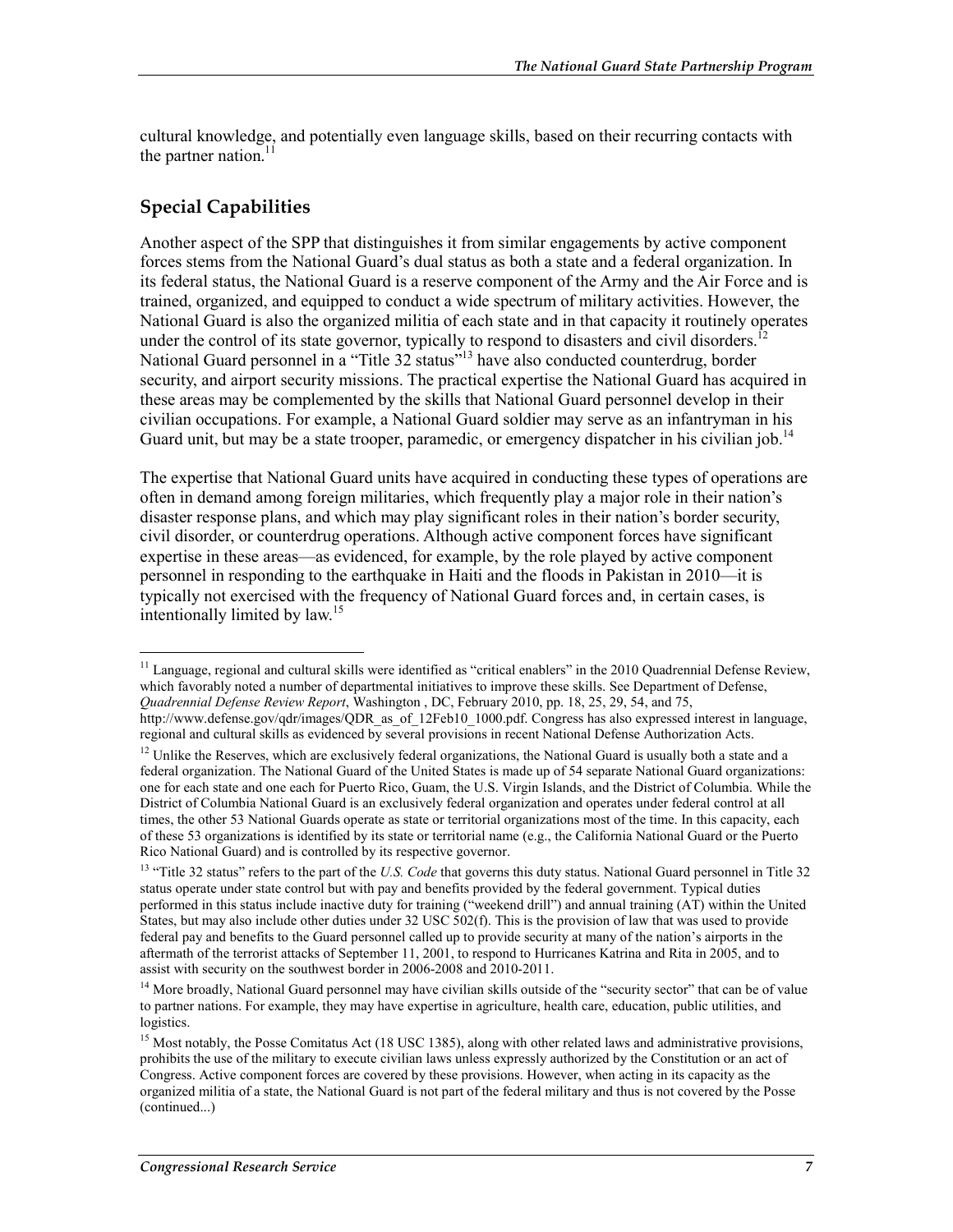### **Nations Engaged**

There is a limited supply of U.S. forces available to conduct security cooperation activities with foreign nations. Thus, combatant commanders target security cooperation activities toward foreign nations that they deem most important to engage at a given time. Some nations do not "compete well" in this process and are passed over for security cooperation activities. Combatant commanders target SPP activities toward their engagement priorities as well, but so long as a partnership exists a baseline level of roughly three SPP events per year are conducted even if the foreign nation is considered to be a comparatively low priority for engagement. From one perspective, this may be considered a long-term investment in nations that, while not currently priorities for engagement, may well become so in the future. From another perspective, this can be interpreted as a misallocation of limited resources; the National Guard assets might be better used engaging with higher priority nations.

### **Relationship with States**

A final area in which the SPP differs from active component security cooperation activities lies in the role of individual states in the relationship. Active component security cooperation activities are purely federal in nature; there is no connection with any U.S. state. SPP activities have both a federal and a state connection, and this latter relationship can be important from several perspectives. For the state and the foreign nation, the SPP provides a link between senior state and foreign nation officials. The adjutant general (the head of a state National Guard) is typically a senior official in his or her state government, normally heading up the state department of military affairs, and sometimes leading the state department of emergency management or homeland security.<sup>16</sup> This can provide a conduit for the state and the foreign nation to develop relationships beyond that with the state National Guard—for example, enhancing economic ties or conducting educational exchanges. From the federal perspective, a strong relationship between a state and a foreign nation could potentially contribute to a stronger relationship between the United States and the foreign nation.<sup>17</sup> On the other hand, conflicts of interest could conceivably develop between the state and the United States in their relationships with the partner nation.<sup>18</sup>

<sup>(...</sup>continued)

Comitatus Act. Only when it is called into federal service does the National Guard become subject to the act. As such, the National Guard can be used by state authorities to enforce the law. For example, while acting in a state controlled capacity, the National Guard has been used for riot control, counter-drug activities, and airport security.

<sup>&</sup>lt;sup>16</sup> For an overview of the roles played by adjutants general in the various states and territories, see Library of Congress Federal Research Division, *A Guide to Directors of Homeland Security, Emergency Management, and Military Departments in the States and Territories of the United States*, Washington, DC, December 2007, http://www.loc.gov/ rr/frd/pdf-files/CNGR\_Guide-State-Directors-Rev.pdf.

 $17$  For example, a strong state partnership could generate greater economic ties between the United States and the foreign nation and instill an appreciation of American values among the citizens and leaders of the foreign nation.

<sup>&</sup>lt;sup>18</sup> A hypothetical example: Country A and Country B are competitors, and the United States desires to maintain favorable relations with both of them. The governor of the state partnered with Country A is enthusiastic about building economic and cultural ties and launches various initiatives to that effect, while the governor of the state partnered with Country B does not consider the relationship particularly important. The leadership of Country B may resent the stronger partnership that County A has, and express this resentment in its dealings with the United States government.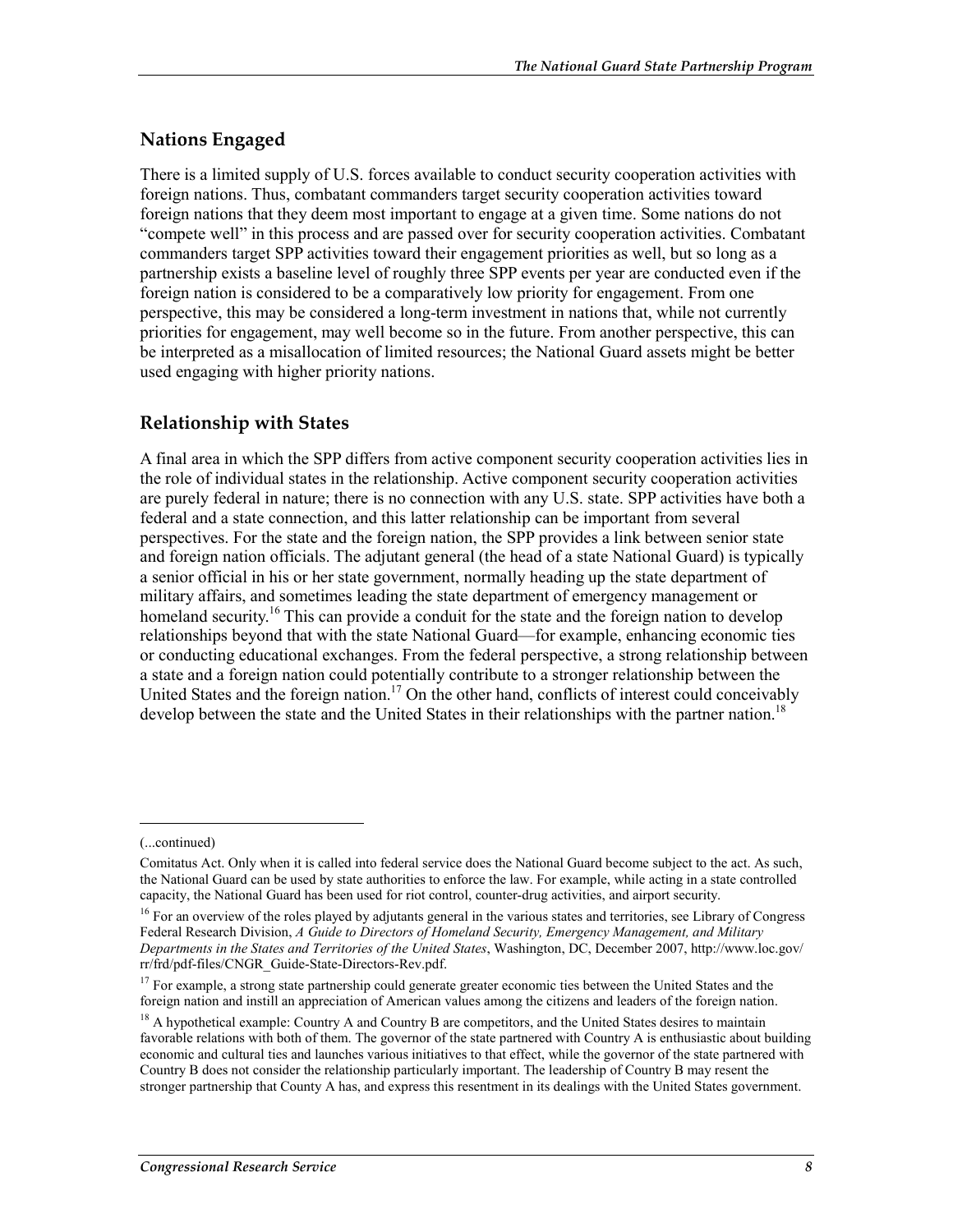## **Statutory Authorities**

The SPP has no dedicated statutory authority; rather, SPP activities are currently carried out under one or more Title 10 (Armed Forces), Title 32 (National Guard) and National Defense Authorization Act authorities that are related to the types of missions conducted. The main authorities that may be used by SPP are discussed below and summarized in **Appendix B**. There are circumstances in which a state National Guard may operate under Title 22 (Foreign Relations and Intercourse) authorities in support of their partner nation, but these activities are not considered to be "SPP events" by  $\overrightarrow{NGB}$ .<sup>19</sup> For a fuller discussion of such Title 22 activities, see **Appendix C**.

One authority under which SPP activities may be carried out is 10 U.S.C. 168. It provides authority for the Secretary of Defense to fund military-to-military contacts "that are designed to encourage a democratic orientation of defense establishments and military forces of other countries." Under 10 U.S.C. 168, the Secretary may provide funds for nine specific purposes: (1) the activities of traveling contact teams, including transportation, translation services, or administrative expenses; (2) the activities of military liaison teams; (3) exchanges of civilian or military personnel between DOD and defense ministries of foreign governments; (4) exchanges of military personnel between units of the armed forces and units of foreign armed forces; (5) seminars and conferences held primarily in a theater of operations; (6) distribution of publications primarily in a theater of operations; (7) personnel expenses for DOD civilian and military personnel to the extent that these expenses relate to participation in an activity described at (3), (4), (5), or (6) above; (8) reimbursement of military personnel appropriations accounts for the pay and allowances paid to reserve component personnel for service while engaged in any of these activities; and (9) the assignment of personnel described in (3) and (4) can be made on a nonreciprocal basis if the Secretary of Defense considers such an assignment in the interest of the United States.

SPP activities may also use other authorities, including

- **10 U.S.C. 1051 (Bilateral or Regional Cooperation Programs).** This provision authorizes the Secretary of Defense to pay the travel, subsistence, and similar personal expenses of defense personnel of developing countries in connection with their attendance at a bilateral or regional conference, seminar, or similar meeting, with certain restrictions. An amendment in 2002 specifically extended this authority to NATO Partnership for Peace (PfP) country personnel traveling to other PfP countries. Section 1051 requires that the Secretary of Defense determine whether payment of authorized expenses is in the interest of U.S. national security.
- **10 U.S.C. 1050 (Latin American Cooperation).** Section 1050 is similar to Section 1051, but specifically applies to the travel, subsistence, and special compensation of officers and students of Latin American countries and other expenses that the Secretary considers necessary for Latin American cooperation.

<sup>&</sup>lt;sup>19</sup> According to NGB representatives, SPP events only occur under Title 10, Title 32 and National Defense Authorization Act authorities; any activity carried out by a state National Guard and its partner nation under a Title 22 authority is, by definition, not an SPP event.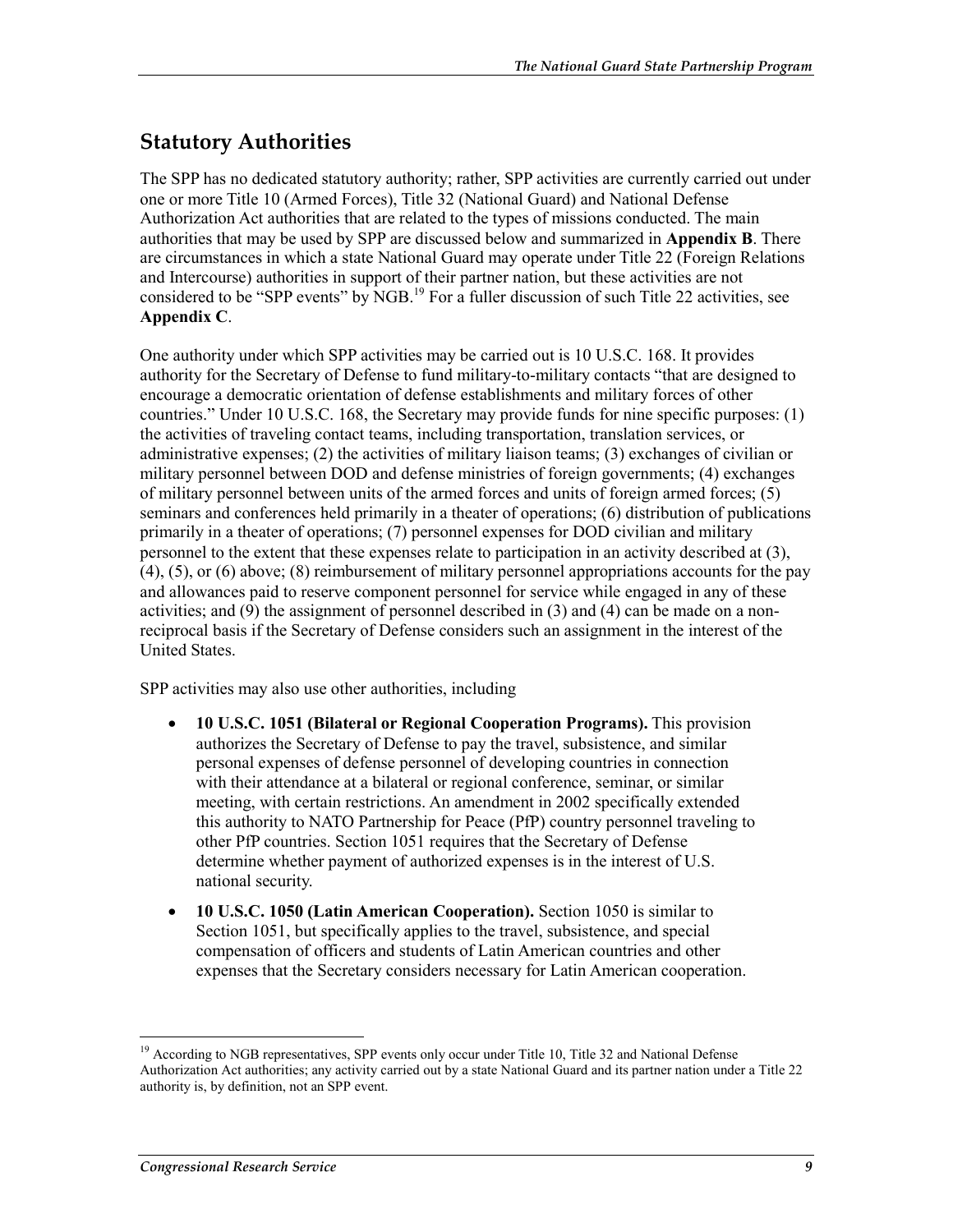- **10 USC 1050a (African Cooperation).** Section 1050a is nearly identical to Section 1050, except that it applies to officers and students of African nations.
- **10 U.S.C. 2010 (Combined Exercises).** This provision authorizes the Secretary of Defense, after consultation with the Secretary of State, to pay incremental expenses incurred by a developing country as a direct result of participation in bilateral or multilateral military exercises. It requires that the exercises be undertaken primarily to enhance the security interests of the United States and that the Secretary of Defense determine whether a country's participation is necessary to achieve the fundamental objectives of the exercise.

Another set of authorities revolve around humanitarian and civic assistance. Of the Overseas Humanitarian, Disaster Assistance, and Civic Assistance (OHDACA) programs, officials interviewed by CRS specifically mentioned 10 U.S.C. 401 and 2561.

- **10 U.S.C. 401 (Humanitarian and Civic Assistance).** This provision authorizes DOD to carry out humanitarian and civic assistance activities in host nations in conjunction with military operations, if the activities promote the security interests of both nations and benefit the operational readiness skills of participating armed forces personnel. Humanitarian and civic assistance is defined to include medical, surgical, dental, and veterinary care in rural and underserved communities, rudimentary construction and repair of public buildings, well drilling, and construction of sanitary facilities and rudimentary surface transportation systems.
- **10 U.S.C. 2561 (Humanitarian Assistance)**. This provision authorizes the expenditure of humanitarian assistance funds for the transportation of humanitarian relief and other humanitarian purposes.

Other humanitarian assistance authorities may also be used, however, including 10 U.S.C. 402, 404, and 2557 (see **Appendix B** for a brief description of each).

Several other security cooperation authorities have also been used in conjunction with SPP activities according to those interviewed by CRS. One is 10 U.S.C. 2249c, the Regional Defense Combating Terrorism Fellowship Program (CTFP), which authorizes the use of funds to pay the costs associated with the attendance of foreign military officers, ministry of defense officials, or security officials at U.S. military educational institutions, regional centers, conferences, seminars, and at civilian venues, or other training programs conducted under the CTFP. Another is the "Section 1206" building partnership capacity funding authority established by Section 1206 of the FY2006 National Defense Authorization Act (P.L. 109-163, as extended and amended).<sup>20</sup> A third is the Cooperative Threat Reduction Program, which funds expenses related to preventing weapons proliferation and other activities. $2<sup>1</sup>$ 

 $20$  Section 1206 authority has been used to train and equip foreign units deploying to Afghanistan, including deployments where National Guard personnel accompany their partner nation forces. See the discussion of Operational Mentor and Liaison Teams under "Typical Missions Performed".

<sup>&</sup>lt;sup>21</sup> The Cooperative Threat Reduction Program is authorized through several pieces of legislation, including an amendment to implementing legislation for the Conventional Armed Forces in Europe (CFE) Treaty (P.L. 102-228) establishing the Soviet Nuclear Threat Reduction Act of 1991, Title XIV of the National Defense Authorization Act for FY1993 (P.L. 102-484), and Title XII of the National Defense Authorization Act for FY1993 (P.L. 103-160).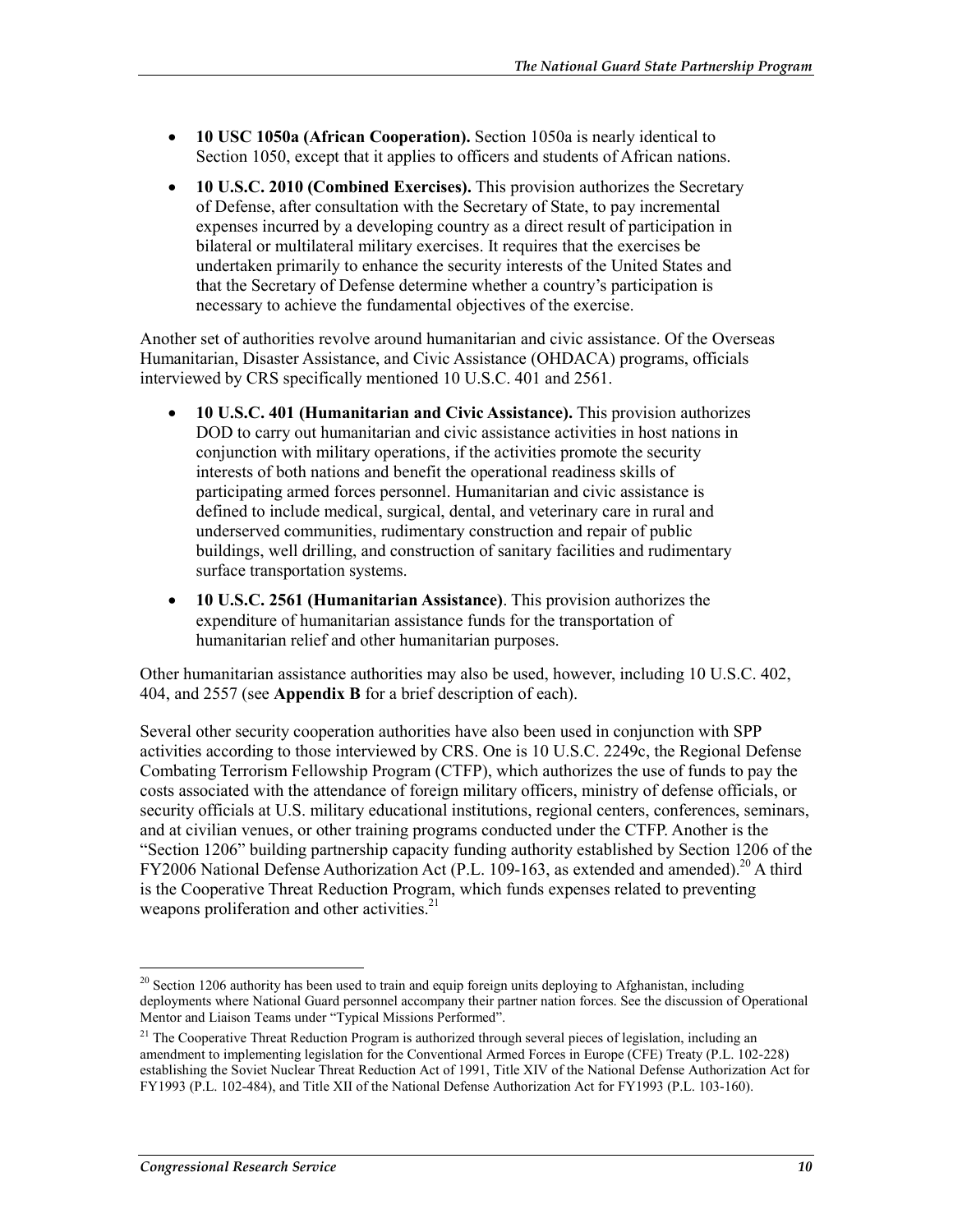For SPP events conducted overseas, National Guard members are typically placed in a duty status by orders issued under the authority of 10 U.S.C. 12301. For SPP events conducted within the United States, National Guard members are placed in a duty status by order issued under 32 U.S.C. 502. This permits the participating members to receive appropriate military pay and benefits.

## **Funding Mechanisms**

Current funding for SPP activities includes the pay and allowances for the National Guard participants, which are normally funded by the Army and Air National Guard Personnel accounts of DOD appropriations. However, those who serve overseas full-time in support of the program (see "Institutional Arrangements" section) have their pay and allowances covered by the active component Army or Air Force Personnel account. Other significant costs for SPP are travelrelated expenses, such as transportation, lodging, and meals. These expenses may be incurred by National Guard personnel or foreign military personnel participating in an SPP event. Such travel-related expenses are typically paid for out of one of the Operations and Maintenance (O&M) accounts, although some of the travel expenses for National Guard personnel may be paid out of Personnel accounts. This O&M funding has historically flowed to SPP through a number of programs and activities:

- Traditional Combatant Commander's Activities (TCA)
- National Guard Bureau's International Affairs Division
- Combatant Commander's Initiative Fund (CCIF)
- Warsaw Initiative Fund/Partnership for Peace (WIF/PfP)
- Combating Terrorism Fellowship Program (CFTP)
- Cooperative Threat Reduction Program (CTR)
- Asia-Pacific Regional Initiative Fund (APRI)
- Latin American Cooperation (LATAM COOP)
- Overseas Humanitarian, Disaster, and Civic Assistance (OHDCA)
- Minuteman Fellowship (MMF; no longer in existence)

### **Institutional Arrangements**

Much of the management of SPP activities is handled by SPP coordinators assigned to each state's National Guard headquarters, and by military officers assigned full-time to the U.S. embassy accredited to the partner nation—normally from the state National Guard involved in the partnership—whose duty description includes coordinating SPP and often other DOD security cooperation activities. The COCOMs manage this latter group, providing for their pay and performance evaluations. These officers serve in a Title 10 status, typically hold the rank of Captain through Lieutenant Colonel, but have different titles and tours of duty depending on the COCOM to which they are assigned. For example, officers serving in embassies within the USEUCOM area of responsibility are known as Bilateral Affairs Officers (BAOs) and serve twoyear tours, which can be extended. Those in the USSOUTHCOM area of responsibility are known as Traditional Commander's Activities coordinators (TCAs) and are usually on six-month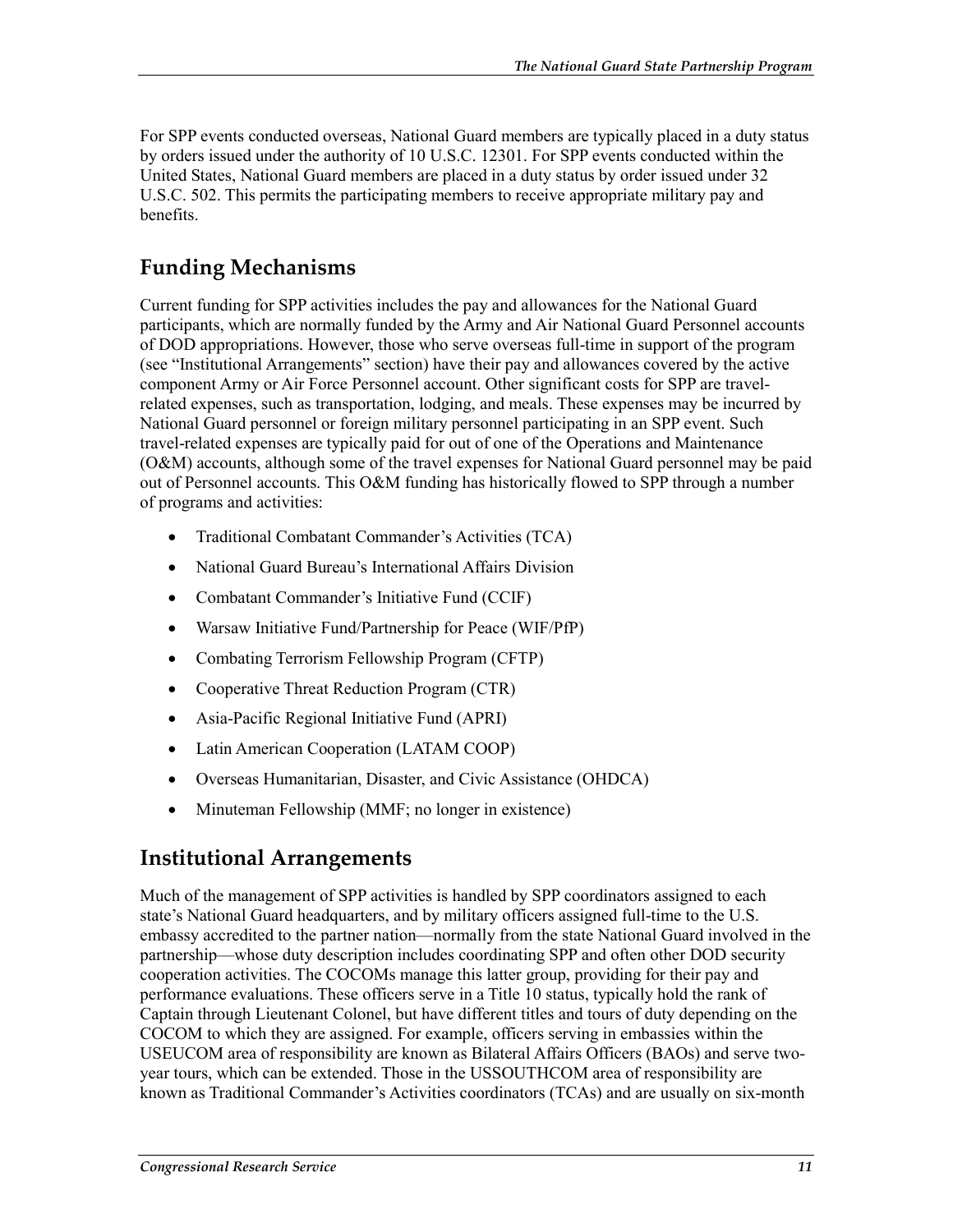temporary duty assignments, which can be extended. In nations without a BAO, TCA, or similar officer, the state's SPP coordinator travels to the partner nation to coordinate SPP activities. The National Guard Bureau would prefer to have a BAO, TCA, or similar officer stationed at the U.S. embassy for each of the 63 partnerships, and it is currently working on a plan to fund this.

According to NGB representatives interviewed for this report, the U.S. ambassador to a given country must approve the establishment of a state partnership with that nation, as well as all SPP activities conducted therein. The process normally requires approval by the ambassador, combatant commander, and the state National Guard before activities are conducted.<sup>22</sup> If NGB funds are used for an activity, the NGB must also approve the activity. In a "model" flow scheme, proposed activities are (1) developed by the BAO, TCA, or SPP coordinator with the partner countries; (2) discussed with and approved by the home state National Guard; (3) presented to the ambassador for approval; and (4) presented to the combatant commander for final approval. However, the actual process for coordinating SPP activities varies by country and COCOM.

### **Concerns About the SPP**

Three broad concerns about the SPP have arisen. First, some past SPP events have included funding for engagements involving U.S. civilians and foreign civilians when such funding appears to have been beyond the scope of the law. Second, some allege that SPP activities have not always been effectively linked to the priorities of the combatant commander and the U.S. ambassador. Third, at a more general level, some are concerned that DOD security cooperation activities, including SPP events, extend the influence of the U.S. military too far into the domain of the Department of State and the U.S. Agency for International Development, resulting in a "militarization of foreign policy." Each of these concerns is discussed below.

### **Civilian Engagements**

The SPP relies on a wide variety of statutory authorities to conduct its activities. Some of these authorities are more permissive than others in terms of civilian engagement. For example, 10 U.S.C. 401 authorizes U.S. military personnel to provide "humanitarian and civic assistance" in certain circumstances. Coordinating such assistance might require engagement with civilian officials from the partner nation's health, public safety, or transportation ministries. On the other hand, 10 U.S.C. 168 is targeted toward "military-to- military contacts and comparable activities" and most of the authorized activities under this provision involve U.S. or foreign military personnel only. Funding for exchanges with foreign civilian personnel are authorized, but only if they are part of the defense ministry of a foreign government.<sup>23</sup>

Concerns have been raised that certain past SPP events may have funded U.S. or foreign civilian participation when such funding was outside the scope of the statutes involved.<sup>24</sup> Such concerns

 $22$  Section 1210 of the National Defense Authorization Act for FY2010, discussed later, prohibited funds from being expended for SPP activities in foreign countries unless the activities were jointly approved by the combatant commander and the chief of mission. Prior to this, such joint approval appears to have been part of the normal procedure for SPP events, although it is unclear whether this procedure was followed in all cases.

<sup>&</sup>lt;sup>23</sup> See 10 U.S.C. 168(c)(3).

<sup>&</sup>lt;sup>24</sup> Some National Guard representatives have cited appropriations report language related to the State Partnership Program as congressional authority to conduct military-to-civilian and civilian-to-civilian engagements. CRS was able to find one instance of this type of language in a House Appropriations Committee report, although there may be (continued...)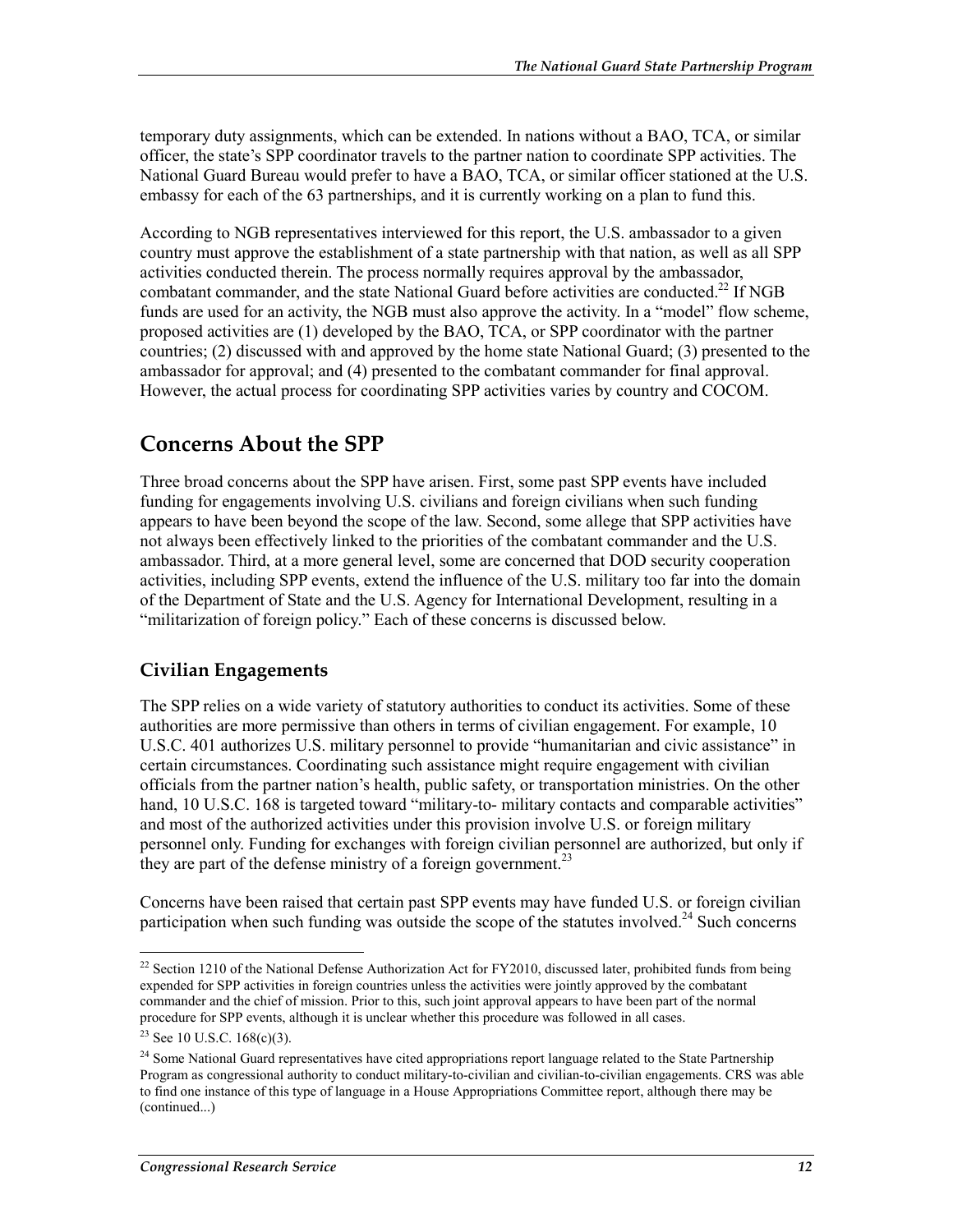appear to be the genesis of the statutory language in the National Defense Authorization Act (NDAA) for FY2010 to require regulations on the use of funds for SPP activities and to mandate reports on "civilian engagement activities" conducted under SPP (see "Recent Legislative and Executive Branch Activity"). While DOD has not yet submitted the required reports to Congress on civilian engagement activities, it appears that during 2009 and 2010, the SPP spent slightly more than \$1 million per year on costs associated with U.S. and foreign civilians participating in SPP events, although it is unclear what proportion of these civilian engagements, if any, were not in compliance with statutory requirements.<sup>25</sup> According to some DOD representatives, combatant commanders have recently been told to carefully examine programs to ensure that any foreign civilians participating in SPP activities are there at the request of the partner country's Ministry of Defense (MOD) and contribute to the MOD's ability to carry out its assigned mission. The NGB has stressed that the SPP no longer funds purely non-defense related civilian engagements, but simply acts as a sort of "clearing house" for information between interested civilian parties from the state and partner nation.

#### **Integration with Priorities of Combatant Commanders and Ambassadors**

A second concern about the SPP is that its activities in certain countries have not been well coordinated with the combatant command and the U.S. embassy, and as a result the activities have not always been effectively linked with the priorities of the combatant commander or the ambassador. It is difficult to assess the validity of this criticism with the limited data available. However, if accurate, these comments might indicate the need for more robust and standardized event coordination procedures to ensure that the priorities of the combatant commander and the ambassador are incorporated throughout the SPP activity planning process. In the past few years, the NGB has implemented procedures to address this concern for all of the SPP activities that it funds, but this does not necessarily apply to SPP activities funded in other ways.<sup>26</sup>

Statute now prohibits funds from being expended for SPP activities in foreign countries unless the activities are jointly approved by the combatant commander and the chief of mission for the U.S.

(...continued)

additional references elsewhere. H.Rept. 106-244, the report of the House Committee on Appropriations to accompany H.R. 2561, the Department of Defense Appropriations Bill, 2000, July 20, 1999, page 111 states:

The Committee recommends \$1,000,000 only for the National Guard's State Partnership Program. The Committee directs that these funds be used to support theater engagement opportunities for National Guard soldiers and state civilian personnel who directly support the State Partnership Program and civil-military engagement goals and for the National Guard Minuteman Fellows Program which the Committee has supported in the past.

The \$1,000,000 funding recommendation was included in the final conference report, but the accompanying language regarding civil-military engagements was not.

<sup>&</sup>lt;sup>25</sup> As noted in "Statutory Authorities" and **Appendix B**, certain types of civilian engagements may be authorized, depending on the authority invoked.

<sup>&</sup>lt;sup>26</sup> Since 2008, all requests for funding from NGB have required that the event "be approved by the Embassy and COCOM". Starting in FY2011, all requests for funding from NGB have had to include documentation that the SPP activities "clearly serve to support the U.S. Chief of Mission (COM) and GCC's [Geographic Combatant Commander's] theater and country security objectives." However, the NGB does not fund all SPP events; those funded from other sources, such as the Combatant Commands, are not governed by this policy, although the funding source may be have a similar policy in place. See National Guard Bureau, *National Guard Security Cooperation and State Partnership Program Guide: Part II, Program Management*, January 1, 2008, p. 30 and National Guard Bureau, International Affairs Division, *Memorandum for National Guard State Partnership Program Coordinators, Fiscal Year 2011 State Partnership Program Funding Guidance*, October 29, 2010, paragraph 4(a)(4).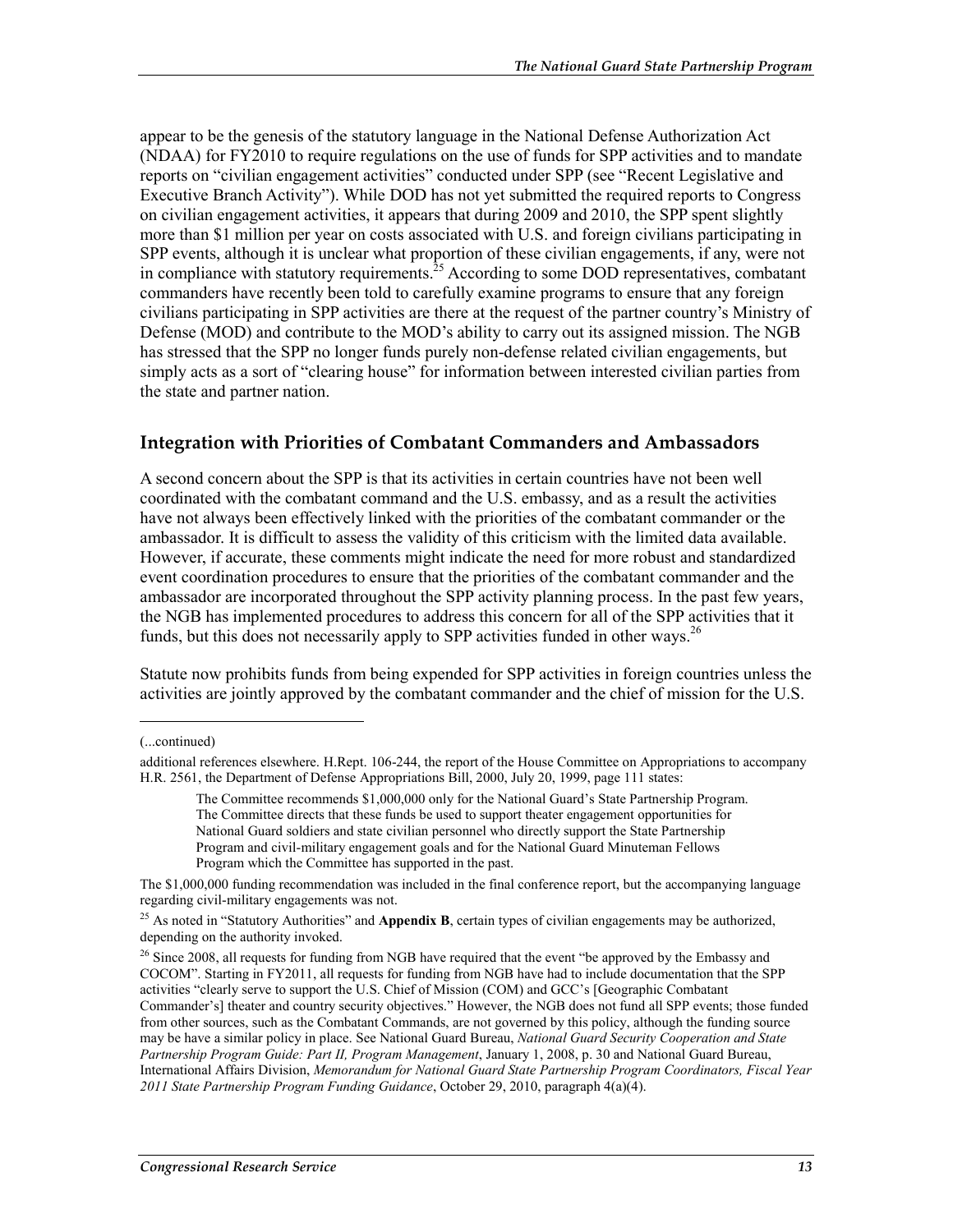embassy (see "Recent Legislative and Executive Branch Activity").<sup>27</sup> This is designed to ensure that all future SPP activities are fully coordinated with the combatant command and the U.S. embassy. However, the degree to which this requirement aligns SPP activities with combatant commanders' and ambassadors' priorities will depend on how it is implemented in each country. Events with a limited connection to these priorities could potentially be approved, simply because the National Guard is able to conduct the event and the partner nation wants to participate.

#### **Encroachment on DOS and USAID Responsibilities**

Some SPP activities are conducted in conjunction with authorities that are the subject of a broader concern about the "militarization" of U.S. foreign assistance.<sup>28</sup> These include, in particular, the "Section 1206" global train and equip authority (P.L. 109-163) and 10 U.S.C. 401 humanitarian and civic assistance authority. For several years, some policymakers and experts have criticized Section 1206 as a prominent example of the expansion of DOD authorities to train and educate foreign military forces. (For the past 50 years, programs to train, equip, and educate foreign military forces have generally been conducted under State Department authority). In addition, DOD's use of humanitarian and civic assistance exercises has been criticized as at times inconsistent with or detrimental to long-term development goals in the countries where they are carried out. In many cases these experts argue, such activities should be conducted by military personnel under the aegis and funding of the State Department or USAID. The use of the National Guard for these activities may add further dimensions to the militarization debate. Deployed abroad, National Guard personnel are equivalent to other U.S. military personnel under U.S. law, but they may also bring to bear a civilian's skills, experiences, and sensibilities that may alleviate some concerns when and if drawn upon for missions abroad.

### **Recent Legislative and Executive Branch Activity**

The Senate version of the National Defense Authorization Act for FY2010 contained a provision (Section 1212) addressing the availability of appropriated funds for the SPP. This provision permitted the Secretary of Defense to use funds appropriated to DOD in FY2010 to pay the costs incurred by the National Guard in conducting SPP activities to "(1) support the objectives of the commander of the combatant command for the theater of operations in which such activities are conducted" or "(2) to build international civil-military partnerships and capacity on matters relating to defense and security." The provision also prohibited funds to be expended for activities in foreign countries unless the activities were jointly approved by the combatant commander and the chief of mission for the U.S. embassy. Finally, it allowed members of other federal agencies to participate in SPP activities, with their agencies reimbursing DOD for the cost associated with their participation.<sup>29</sup>

<sup>1</sup>  $^{27}$  P.L. 111-84, Section 1210, October 28, 2009, National Defense Authorization Act for FY2010.

<sup>28</sup> For more on concerns over the militarization of U.S. foreign assistance, see CRS Report RL34639, *The Department of Defense Role in Foreign Assistance: Background, Major Issues, and Options for Congress*, coordinated by Nina M. Serafino, and CRS Report RS22855, *Security Assistance Reform: "Section 1206" Background and Issues for Congress*, by Nina M. Serafino.

 $^{29}$  S. 1390.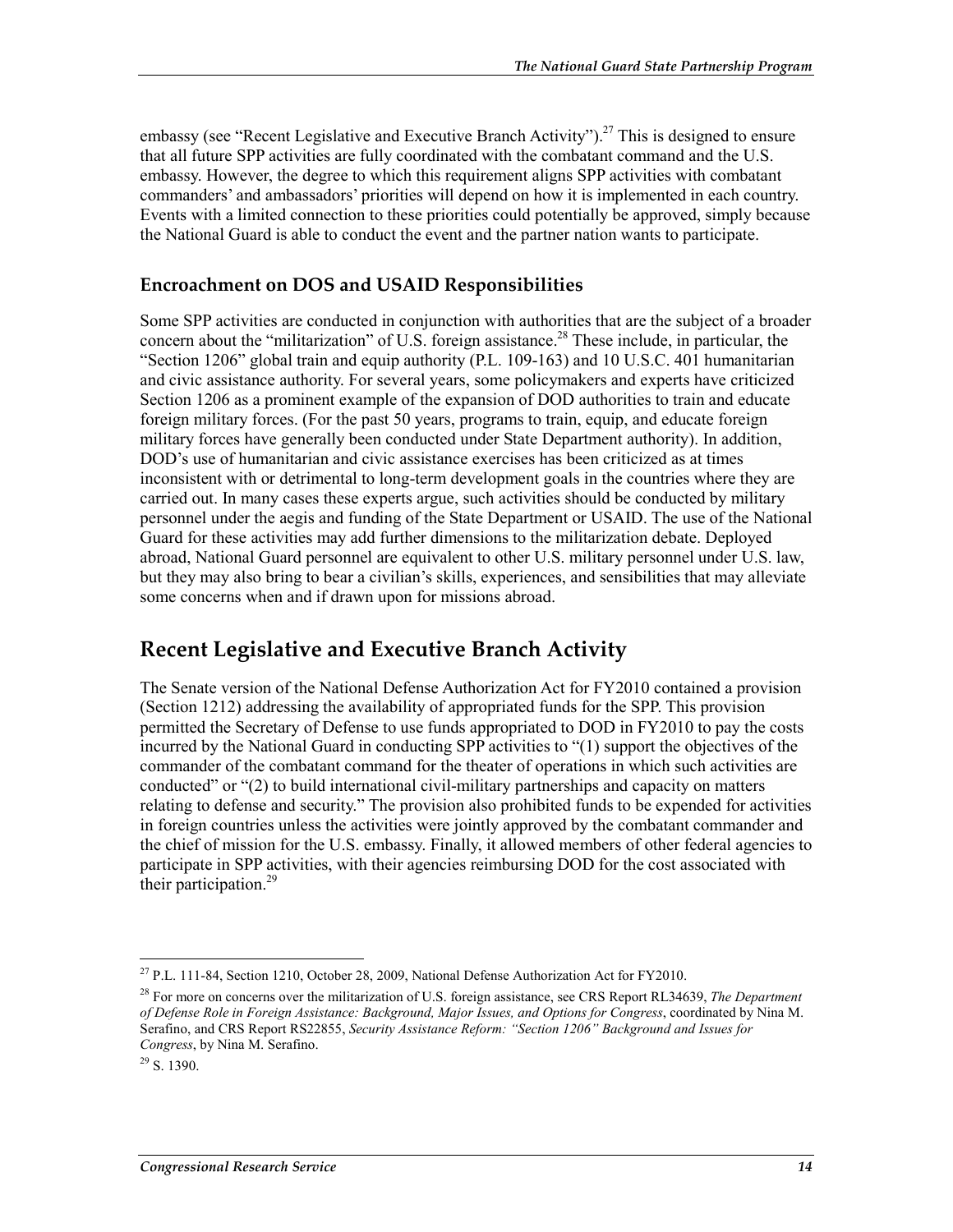The House version of the FY2010 NDAA had no similar provision.<sup>30</sup> The conferees agreed to revised language (Section 1210) to require the Secretary of Defense, in consultation with the Secretary of State, to prescribe regulations regarding the use of funds appropriated to DOD to pay for costs incurred by the National Guard in conducting activities under the SPP. It did not specify what types of activities were authorized as the Senate provision had. It included the prohibition on funds being expended for SPP activities in foreign countries unless the activities were jointly approved by the combatant commander and the chief of mission, but dropped the language concerning participation and reimbursement of expenses by personnel from other federal agencies. It also added a requirement that the Secretary of Defense submit a report to the Armed Services and Foreign Affairs Committees in the House and Senate describing "the civilian engagement activities conducted under the State Partnership Program, including a detailed description of the activities undertaken and funds expended in the previous fiscal year under the State Partnership Program."<sup>31</sup>

In response to the FY2010 NDAA requirement that the Secretary of Defense prescribe regulations regarding the use of funds for SPP activities, DOD has drafted a Directive Type Memorandum (DTM) which is in the final stages of approval. In the interim, the NGB sent out a planning guidance memorandum in October 2010, which addressed the appropriate types and objectives of SPP events that use NGB funding. Among other things, this guidance requires that "[t]he event must be designed and executed such that the MoD of the PN [partner nation] is the focal point of SPP interaction," "[t]he event objective(s) must clearly serve to support the U.S. Chief of Mission (CoM) and GCC's [Geographic Combatant Commander's] theater and country security objectives," and "the event must be approved by the appropriate GCC and the U.S. CoM of the affected PN."32

The FY2010 NDAA also mandated that DOD provide certain congressional committees with a series of reports "describing the civilian engagement activities conducted under the State Partnership Program." The first of these reports was due January 26, 2010, with additional reports on the topic due at the end of FY2010 through FY2013. As of this writing, neither the initial report nor the FY2010 report had been submitted to Congress as required. However, it appears that during 2009 and 2010, the SPP spent slightly more than \$1 million per year on costs associated with U.S. and foreign civilians participating in SPP events.

## **Issues for Congress**

### **Have SPP Activities Been Consistent with Statutory Authority?**

Some decision makers have raised concerns about the nature of SPP activities. Some past SPP events may have included funding for U.S. civilian and foreign civilian participation when such funding was outside the scope of the statutes involved (see "Civilian Engagements"). The NGB has issued guidance intended to prevent such occurrences,<sup>33</sup> and the Department of Defense is

 $30$  H.R. 2647.

<sup>31</sup> P.L. 111-84, Section 1210, October 28, 2009, National Defense Authorization Act for FY2010.

<sup>&</sup>lt;sup>32</sup> National Guard Bureau, Memorandum for National Guard State Partnership Program Coordinators, "Fiscal Year 2011 State Partnership Program Funding Guidance," paragraph 4(a), October 29, 2010.

<sup>33</sup> National Guard Bureau, International Affairs Division, *Memorandum for National Guard State Partnership Program*  (continued...)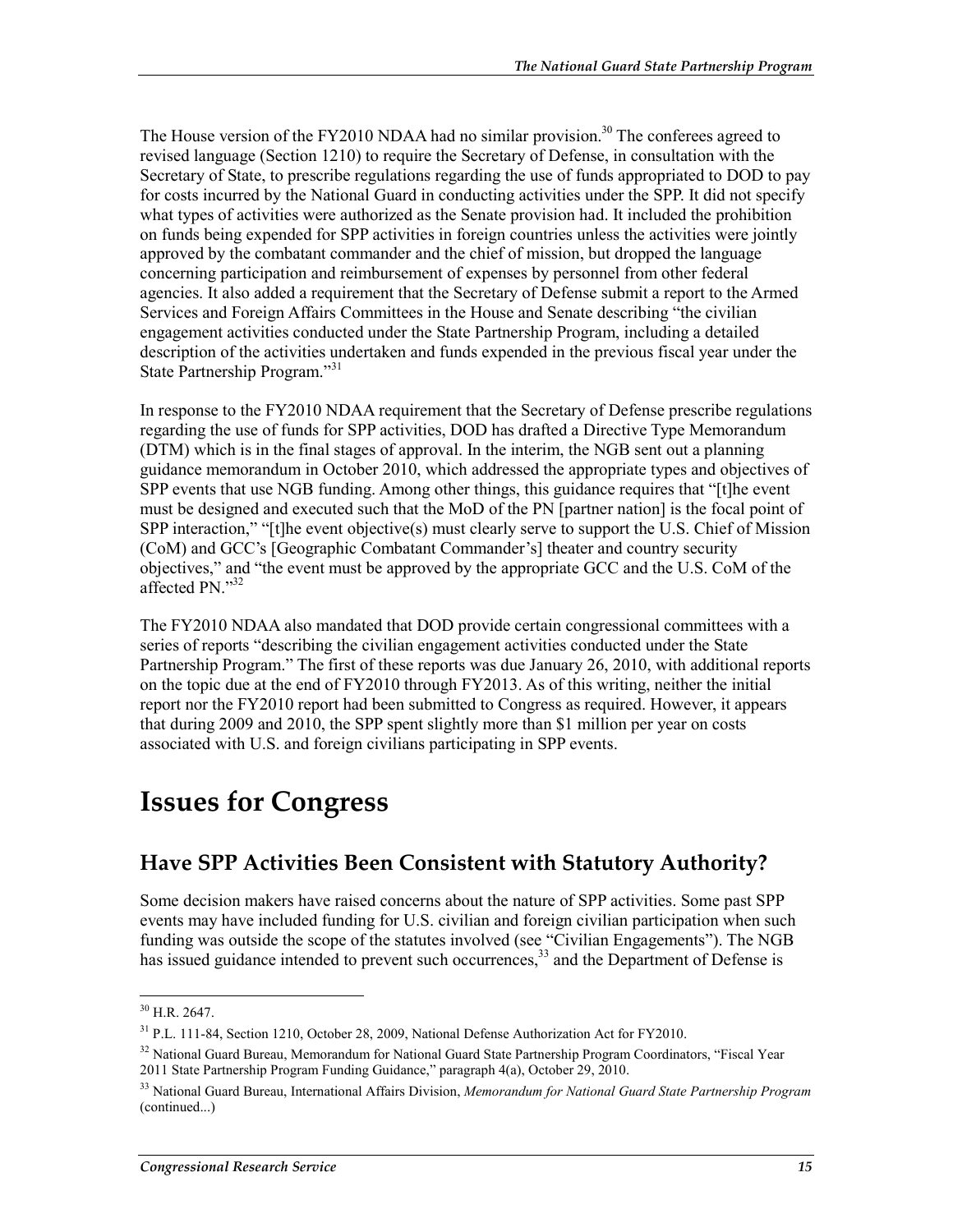expected to release a Directive Type Memorandum in the near future more clearly specifying authorized SPP activities.

## **Is SPP Effective?**

In October 2010, the State Department in conjunction with the National Guard conducted a survey of U.S. ambassadors, asking them for their perspective on various aspects of the SPP. Of the 62 embassies surveyed, 41 responded. All but one respondent agreed that "the SPP was valuable in helping meet [the] Post's goals and objectives." Several combatant commanders have also commented favorably on the program during recent congressional testimony.<sup>34</sup> To date, however, written assessments of SPP have been limited in scope and focused on "outputs"—for example, the number and type of events conducted with partner nations—rather than on "outcomes," such as improvements in specified capabilities of a partner nation or the impact on specific defense reform initiatives of a partner nation. This lack of data is not specific to SPP but, according to a recent RAND report, is common to security cooperation programs in general:

Security cooperation activities conducted by DoD entities with other nations' defense organizations range from the very visible—training, equipping, and exercising together—to those that are less obvious, such as holding bilateral talks, workshops, and conferences and providing education. Yet, it is often challenging to determine if these activities have contributed to U.S. objectives—whether at the level of national security, department, COCOM, or service—and if so, by how much or in what ways. Because security cooperation is both dispersed and long-term, it is difficult to measure. At present, program assessments are inconsistent and of varying quality. They may lack objectivity since they are frequently conducted by the organizations that implement the programs. A comprehensive framework for assessing is lacking, although efforts are in place to remedy that deficiency.<sup>35</sup>

The NGB's International Affairs Division is currently developing "measures of effectiveness" that will be used in the future to measure progress toward achieving program goals.

 $\overline{a}$ 

<sup>(...</sup>continued)

*Coordinators, Fiscal Year 2011 State Partnership Program Funding Guidance*, October 29, 2010,

<sup>&</sup>lt;sup>34</sup> "The State Partnership Program accounts for 45% of European Command's military-to-military engagement....The true value of this program is the enduring relationships that have been built over time, as many of European Command's state partnerships are approaching their twenty-year anniversaries. Perhaps the greatest example of how critical these relationships are is that in 2010 National Guard personnel deployed to Afghanistan together with five partner nations as members of Observer Mentor Liaison Teams and other forces training and fighting side-by-side." Statement of James G. Stavridis, Commander, United States European Command, before the Senate Armed Services Committee, March 29, 2011. "The State Partnership Program is a superb tool that fosters a variety of military-tomilitary, military-to-civilian, and civilian-to-civilian engagements using National Guard and U.S. states' capabilities... .The State Partnership Program delivers programs and activities that build broad capabilities with our African partners. The habitual relationships this builds adds tremendous value to our efforts. This program is very valuable to U.S. Africa Command, and we look forward to expanding it as our African partners request greater participation. I urge your continued support." Statement of General William E. Ward, Commander, United States Africa Command, before the Senate Armed Services Committee, March 9, 2010.

<sup>35</sup> Jennifer D. P. Moroney, Jefferson P. Marquis, and Cathryn Quantic Thurston, et al., *A Framework to Assess Programs to Build Partnerships*, RAND National Defense Research Institute, 2009, p. xiii, http://www.rand.org.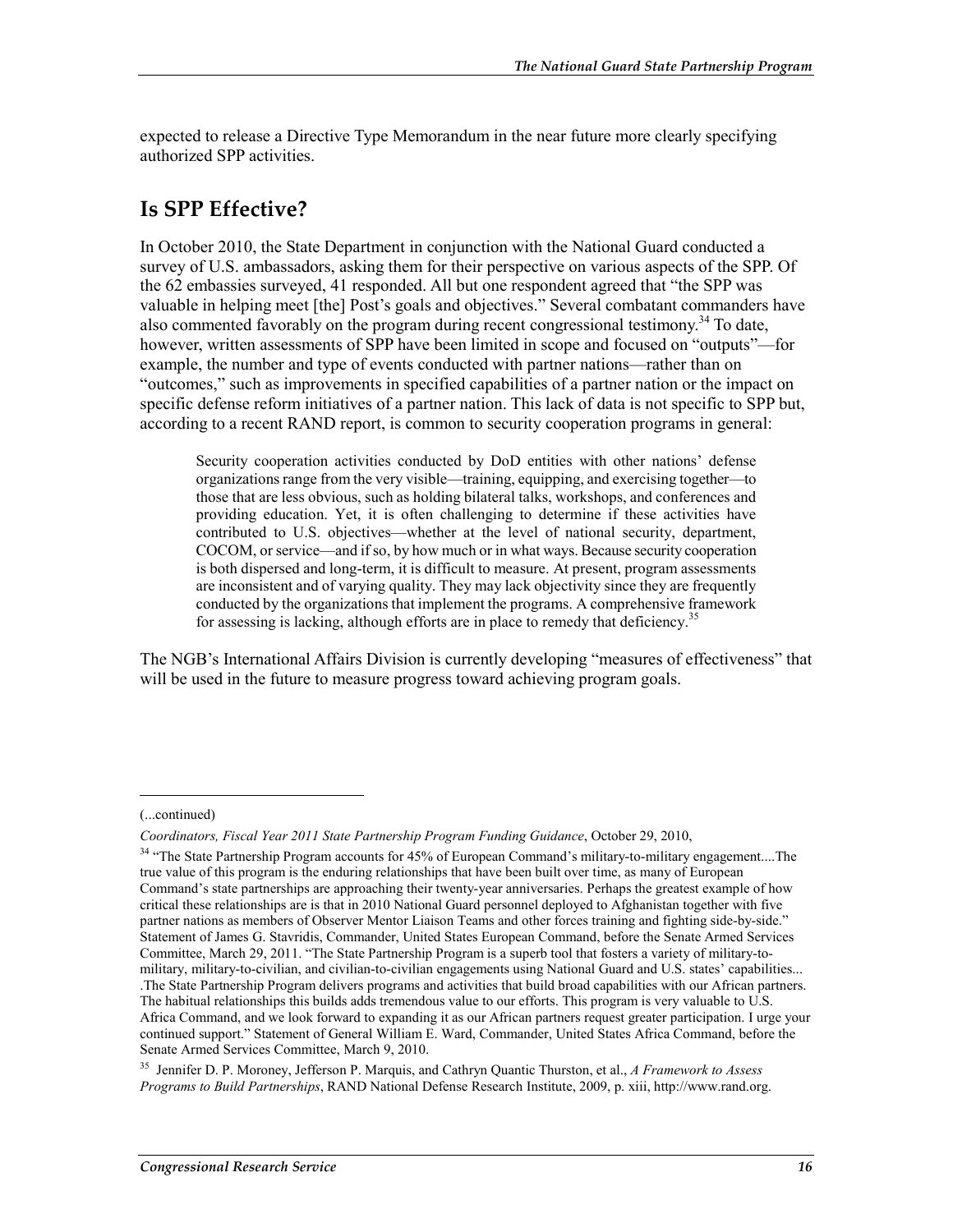## **What Role Should the State Department Play in SPP Administration and Oversight?**

Some policymakers may argue for a larger State Department role in SPP administration and oversight from Washington, especially if they are concerned about the expansion of DOD into foreign assistance-type activities. The Secretary of State is, by law, responsible for the direction and oversight of all military education and training programs, no matter what title they fall under.<sup>36</sup> This duty is exercised directly for the traditional education and training programs governed by Title 22 (Foreign Affairs) authorities. For Title 10 and other DOD authorities with a training and education aspect, as well as for other foreign assistance activities, specific requirements for the Secretary of State's concurrence or consultation are sometimes written into the law.<sup>37</sup> In addition, the DOS has primary responsibility and authority for all foreign assistance activities.<sup>38</sup> Nevertheless, Congress has increasingly authorized DOD, through Title 10 or annual legislation, to conduct security assistance and security cooperation programs. Some policymakers and analysts have viewed this trend as detrimental to coherent U.S. foreign policymaking and conduct over the long run.<sup>39</sup> Others view security cooperation as an increasingly important "core competency" of the U.S. military and advocate a broader role for the Department of Defense in security assistance and security cooperation.

SPP activities are currently conducted under Title 10, Title  $32^{40}$  and National Defense Authorization Act authorities. A few of these authorities require a State Department role, but even then the mandates are not consistent. Events conducted under 10 U.S.C. 168 (Military to Military Contacts), 10 U.S.C. 401 (Humanitarian and Civic Assistance), and Section 1206 (P.L. 109-163, as amended, Building Partnership Capacity) require the approval of the Secretary of State; 10 U.S.C. 2010 (Participation of Developing Countries in Combined Exercises) requires consultation

<sup>&</sup>lt;sup>36</sup> The Foreign Assistance Act of 1961, as amended (FAA, P.L. 87-195), provides in Section 622(c) (22 U.S.C. 2382) that the Secretary of State, under the direction of the President, "shall be responsible for the continuous supervision and general direction of economic assistance, military assistance, and military education and training programs… to the end that such programs are effectively integrated both at home and abroad and the foreign policy of the United States is best served thereby." The FAA (Section 644) states "'Military education and training' includes formal or informal instruction of foreign students in the United States or overseas by officers or employees of the United States, contract technicians, contractors (including instruction at civilian institutions), or by correspondence courses, technical, educational, or information publications and media of all kinds, training aids, orientation, and military advice to foreign military units and forces."  $(22 \text{ U.S.C. } 2403(n))$ 

<sup>&</sup>lt;sup>37</sup> For more on DOD education and training and other foreign assistance and foreign assistance-type authorities and activities, see CRS Report RL34639, *The Department of Defense Role in Foreign Assistance: Background, Major Issues, and Options for Congress*, coordinated by Nina M. Serafino. See also CRS Report R41817, *Building the Capacity of Partner States Through Security Force Assistance*, by Thomas K. Livingston.

<sup>&</sup>lt;sup>38</sup> The U.S. Army *Operational Law Handbook* for 2010 notes the State Department's legal authority to conduct foreign assistance (citing 22 U.S.C. 2151, FAA Section 101) and states that "The general rule in Funding U.S. Military Operations is that the Department of State (DoS) has the primary responsibility, authority, and funding to conduct Foreign Assistance on behalf of the USG [U.S. Government]. Foreign assistance encompasses any and all assistance to a foreign nation, including Security Assistance (assistance to the internal police forces and military forces of the foreign nation), Development Assistance (assistance to the foreign government in projects that will assist the development of the foreign economy or their [sic] political institutions), and Humanitarian Assistance (direct assistance to the population of a foreign nation)." Judge Advocate General's Legal Center and School, U.S. Army, *Operational Law Handbook*, Charlottesville, VA, 2010, pp. 223-224.

<sup>39</sup> For more information on this, see CRS Report RS22855, *Security Assistance Reform: "Section 1206" Background and Issues for Congress*, by Nina M. Serafino.

 $^{40}$  Title 32 is only used for SPP events conducted within the United States. 32 U.S.C. 502 is used to place National Guard personnel in a duty status, permitting them to receive appropriate military pay and benefits.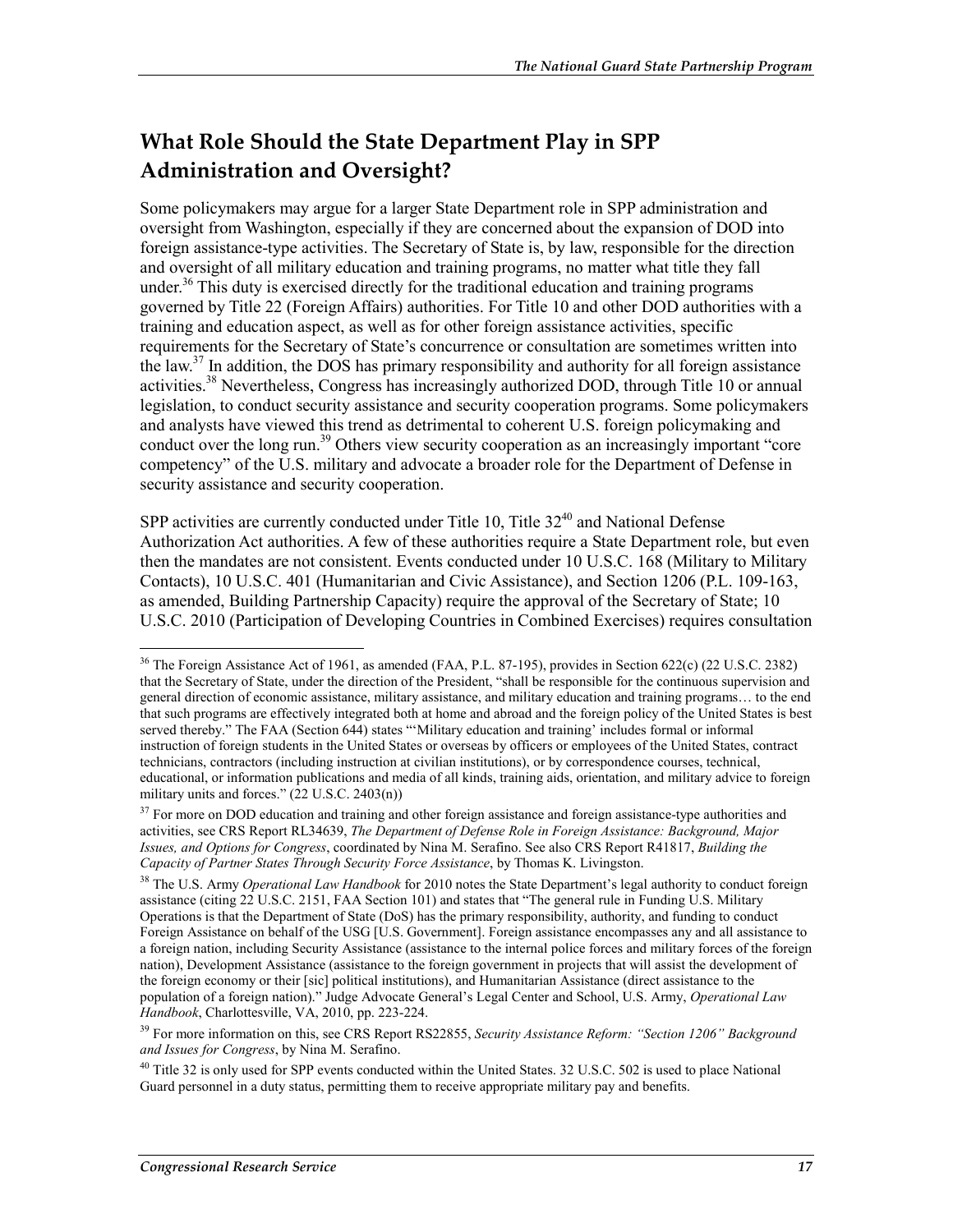with Secretary of State; and 10 U.S.C. 2557 (Excess-Non-Lethal Supplies) involves the Secretary of State. (For most of these, however, the Secretary of State apparently has delegated coordination responsibility.) The remaining authorities used for SPP events (see **Appendix B** ) have no statutory requirement for any level of State Department involvement. However, in the case of at least one authority, 10 U.S.C. 2249c (Regional Defense Combating Terrorism Fellowship Program), DOD and the State Department have established an informal coordination system.

Currently, the State Department does not play a systematic role in SPP administration and oversight globally. Unlike some other DOD security cooperation activities, no one at the State Department is charged with the responsibility of overseeing all SPP programs. State Department involvement is focused at the embassy level, where the ambassador (or other chief of mission) must approve SPP proposals. At the State Department itself, country desk officers are informed of SPP activities. Issues arising from SPP missions are handled by the country desks and their regional bureaus. In addition, the Bureau of Political-Military Affairs and Office of the Special Representative for Global Intergovernmental Affairs (S/SRGIA) often engage the NGB on policy matters pertaining to the SPP.

## **Should SPP Have a Dedicated Statutory Authority?**

To some Members of Congress, the expansion of the SPP to 63 partnerships over the past two decades requires that they be conducted under a new, coherent, overarching SPP authority, rather than under multiple and diverse Title 10 and NDAA authorities. From this perspective, a single statute could provide a clear, coherent, and permanent framework for the National Guard to conduct SPP activities, clarifying purposes and permitted events, standardizing interagency coordination, and regulating the use of funds. For instance, a dedicated SPP statute might be used to set a single standard for State Department input. It might also be used to mandate centralized oversight of the program. Currently, the NGB approves activities that it funds, and the COCOMs exercise approval over SPP activities that they fund. No single organization, however, is responsible for overseeing and standardizing all activities. The lack of a set of standards for SPP and of a single oversight body may have contributed in the past to confusion about what constitutes an appropriate SPP event; some past SPP events might have been outside the scope of the statutes involved.

### **Should the Contours of the Program Be Modified?**

Among those interviewed for this report, a number who were directly involved with SPP suggested that the program could better serve U.S. interests if it were modified in one or more of the following ways. One approach would focus the program on specific mission sets in which the National Guard has particular expertise or civilian acquired skills. Another approach would allow greater participation by U.S. civilians in SPP events. A third perspective would include a wider range of foreign civilians as participants. However, such changes were critiqued by other individuals interviewed.

### **Types of Missions Performed**

The National Guard is a unique organization in that it is both a state and a federal entity. In its federal status, the National Guard is a reserve component of the Army and Air Force, and focuses on developing and using military skills. As a state organization, however, it focuses largely on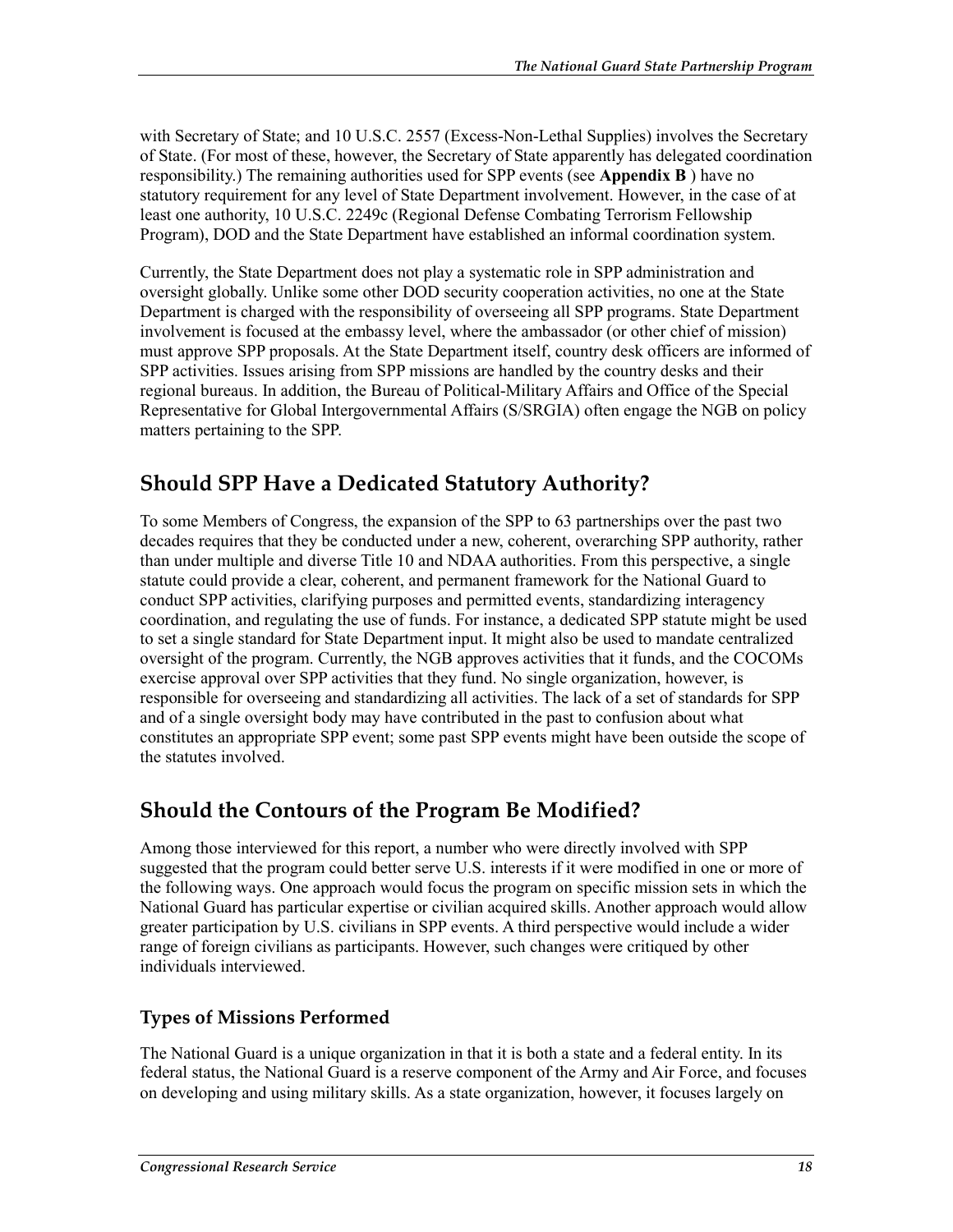emergency management, particularly with respect to natural disasters, and responding to civil disorders. This expertise can be especially valuable to partner nations in which the military plays a leading role in responding to natural disasters, securing the nation's borders, or controlling civil unrest. Some supporters of the SPP argue that the program should be reshaped to recognize this unique niche that the National Guard can fill. On the other hand, this could open the program and participants to scrutiny if partner nation personnel were trained in a manner inconsistent with military doctrine, were trained on topics not covered by military doctrine, or received inconsistent training due to the varied backgrounds of the instructors.

### **Scope of U.S. Participation**

Some supporters of the SPP argue that, while remaining "Guard-centric," it should be adapted to become a "whole of government" program. From this perspective, the National Guard would remain the backbone of the program, but federal, state, and local government employees should also be allowed to participate in the program if they could contribute effectively to a given event. Under this vision, if a SPP event in a foreign country were to focus on emergency management, there might be participants from the Federal Emergency Management Agency, the state emergency management agency, and local first responders in addition to the National Guard participants.

Another aspect of this concept would allow National Guard personnel to participate based on their civilian acquired skills, rather than just their military skills. This would allow the National Guard to provide a broader array of expertise to foreign nations in support of U.S. objectives. For example, some National Guard personnel have civilian employment with police or other law enforcement institutions. Their civilian expertise could be used to share information and advice with countries in which the United States had a strong interest in enhancing the administration of justice and rule of law. However, permitting this would likely raise concerns about the content of the information provided, to ensure that it supports U.S. objectives, and the need to standardize the program of instruction for the purpose of consistency.

Such a shift in the staffing and nature of SPP events might call into question the management of the SPP by DOD. With a broader array of governmental participation, the DOS might be better suited to oversee the program, perhaps with DOD as the executive agent.

### **Authorized Foreign Participants**

The NGB recently issued guidance for SPP events that it funds which limits participation by foreign civilians (see "Recent Legislative and Executive Branch Activity"). Under this guidance, foreign civilians could participate in an SPP event in certain circumstances—for example, if they worked for the foreign nation Ministry of Defense (MOD), or in certain cases if they were invited by the MOD—but funding for engagements with other foreign civilians were generally not authorized. Some supporters of SPP argue that these restrictions do not always correspond well with the structure of foreign governments, and that they erect a barrier to what have in the past been fruitful areas of cooperation. With respect to the first point, supporters note that some countries have armed forces that do not fall under the MOD, but may instead fall under a border security agency or an independent counterterrorism agency. With respect to the second point, supporters argue that foreign civilian agencies often play a critical role in the stability and security of their nations, and interacting with these agencies can advance U.S. security interests.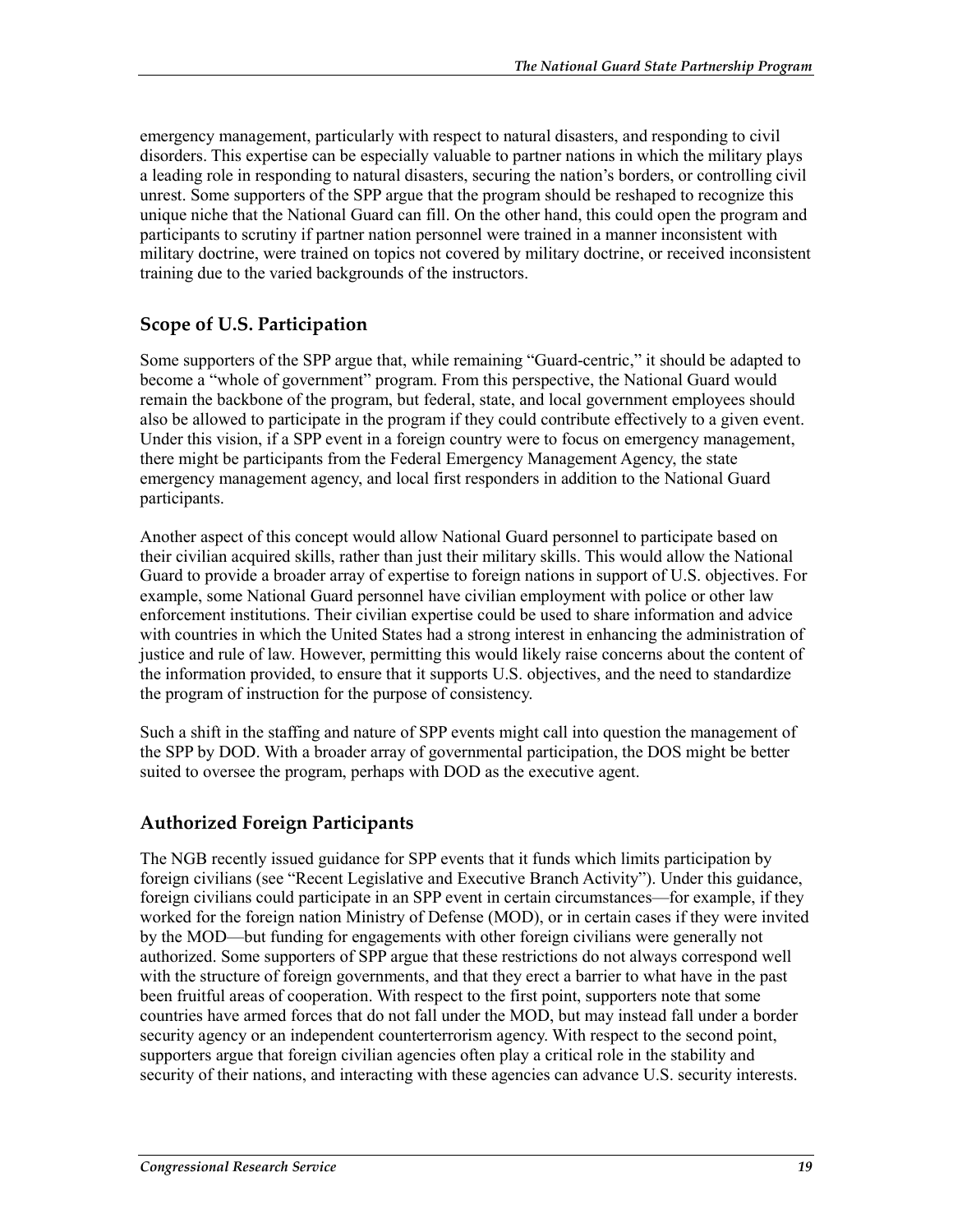For example, they note that non-defense ministries—such as a Ministry of Interior or a Ministry of Emergency Situations—often have "security sector" type responsibilities.

## **Options for Congress**

### **Monitor Implementation of the Directive Type Memorandum**

The DOD regulations regarding funding for activities conducted under the SPP, as required by Section 1210 of the FY2010 National Defense Authorization Act, are supposed to be finalized in the near future by way of a Directive Type Memorandum (DTM). The DTM will subsequently be converted into a Department of Defense Instruction (DODI). Monitoring its implementation will allow Congress to determine whether it effectively defines appropriate activities and constrains unauthorized activities. It should also provide Congress with additional information on areas of the program that merit particular attention if Congress later elects to codify the program in law. However, as the DTM is bound by existing statutory guidance, it will have a limited ability to resolve some of the tensions relating to types of missions performed, authorized participants, and oversight responsibilities.

### **Direct Periodic Evaluations**

To ensure that the SPP is contributing substantially to U.S. objectives, and in a cost-effective manner, Congress may wish to review the SPP's program goals, assessment methodology, and internal assessments. Congress may also wish to evaluate how robustly SPP events support key plans, including combatant commanders' Theater Campaign Plans (TCPs) and U.S. ambassadors' Mission Strategic and Resource Plans (MSRPs). It could do this through committee hearings or by requiring periodic reports to Congress on the topic. Alternatively, it could direct a review by an external agency, such as the Government Accountability Office.

## **Require Centralized Approval of SPP Activities**

NGB currently exercises approval authority over any activities that it funds, but not over activities that COCOMs fund. Each COCOM exercises approval authority over SPP activities within its area of responsibility, but not over activities elsewhere. There is no centralized oversight of the program. This may increase the possibility of mistakes being made in the administration of the program. Requiring a single organization—such as NGB, the Defense Security Cooperation Agency, or the Department of State—to have approval authority over all SPP activities might facilitate a more standardized approach to the program and thereby improve program administration. On the other hand, adding an additional layer of management could make event coordination cumbersome.

## **Codify the State Partnership Program in Law**

Because of the wide array of statutory authorities and funding sources that SPP currently draws upon, it takes significant effort and legal guidance to determine which SPP activities are permissible and which are not. This may generate confusion and lead to approval of SPP activities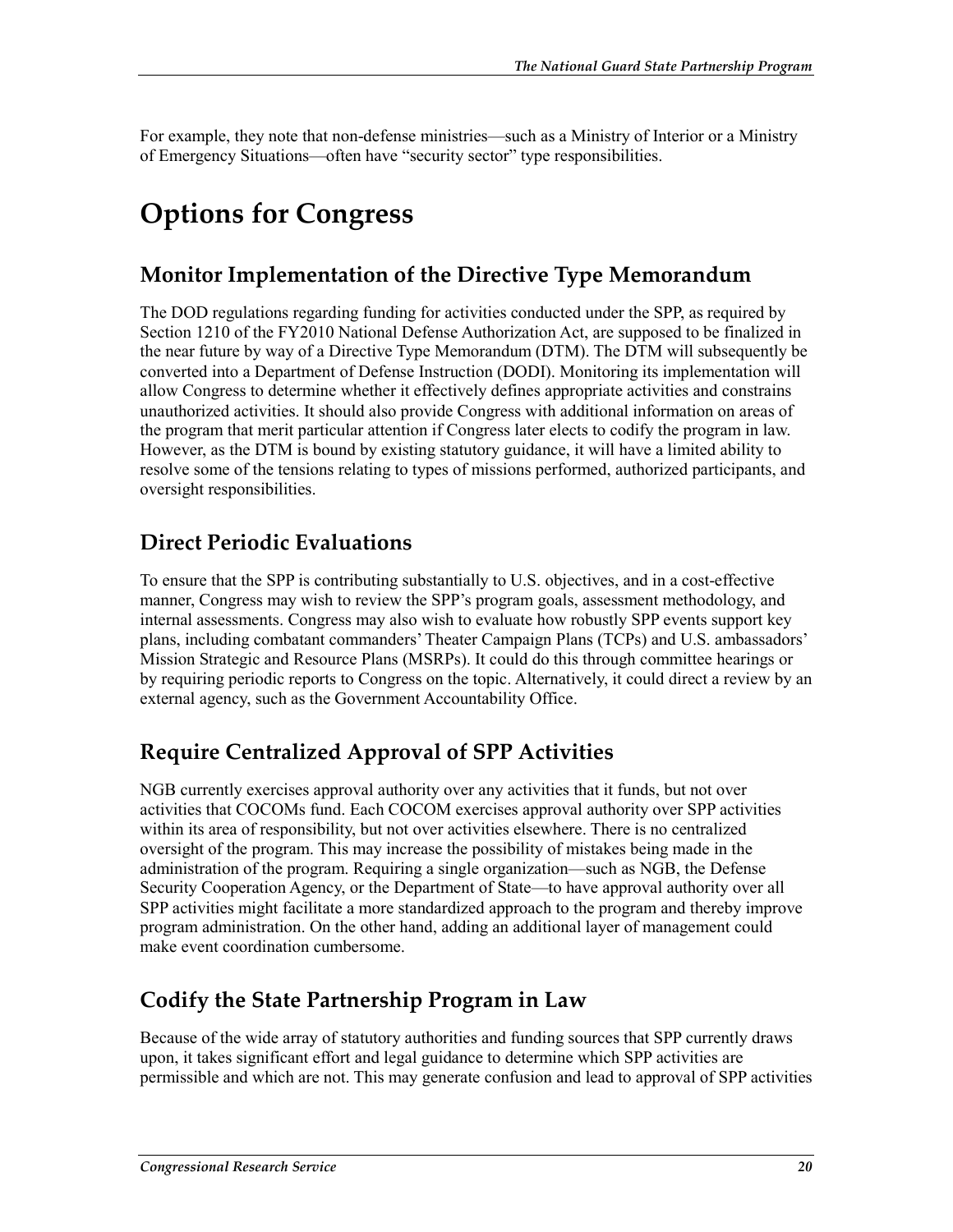that are outside the scope of the law. Therefore, Congress may consider establishing specific parameters for SPP activities in law.

Depending on the content of the DTM that DOD is currently developing for the SPP, Congress may consider a variety of statutory responses. Congress could codify that guidance if it sets adequate standards and procedures to ensure the appropriate use of funds and adequate oversight. If the DOD guidance lacks those elements, Congress may develop its own guidelines for the program. This authority might contain a list of the type of events permitted, the purposes they are to serve, the appropriate funding sources, a mandate for State Department approval or consultation, and periodic reports to Congress. This approach might have drawbacks. Depending on how it is drafted, such a law might restrict the current broad range of SPP activities and impose new requirements that limit flexibility and timeliness. SPP activities may also be more difficult to implement under a law if it contains more coordination requirements than under current authorities governed by unifying DOD guidance.

If Congress chooses to codify the program in law, some areas that may deserve particular attention are detailed below.

### **Authorized Activities and Participants**

Some have advocated modifications to the current program focusing on missions sets in which the National Guard has particular military expertise or in which National Guard personnel have civilian expertise, allowing certain U.S. civilians and a wider range of foreign civilians to participate in SPP events. Congress may include language that details the scope of authorized activities, the extent to which U.S. citizens other than members of the National Guard can participate, and the types of foreign personnel they can engage. It may require standardized programs of instruction for topics that fall outside of current military doctrine. If state, local, or private sector individuals are allowed to participate in SPP, Congress may establish the circumstances under which their participation can be funded by the federal government and provide for reimbursement mechanisms in other circumstances.

#### **Effectiveness**

Though determining the effectiveness of security cooperation programs such as SPP is inherently challenging, it is an area that Congress may wish to address in any SPP statute. To this end, Congress may consider defining certain program goals in law, provide some guidance on an assessment methodology, stipulate the frequency of assessments, assign responsibility to a particular office, and require periodic reports from the executive branch on the topic.

#### **Role of the State Department**

If Congress were to adopt a new statute governing the SPP, some may question whether it should be placed under Title 10 of the *U.S. Code*, which covers the armed forces, or Title 22, in which the State Department generally has the lead. Those who prefer Title 10 would note that SPP activities are currently conducted under Title 10 and NDAA authorities, and that SPP funding is provided through the DOD budget. In addition, SPP programs may be more flexible and easier to implement under Title 10.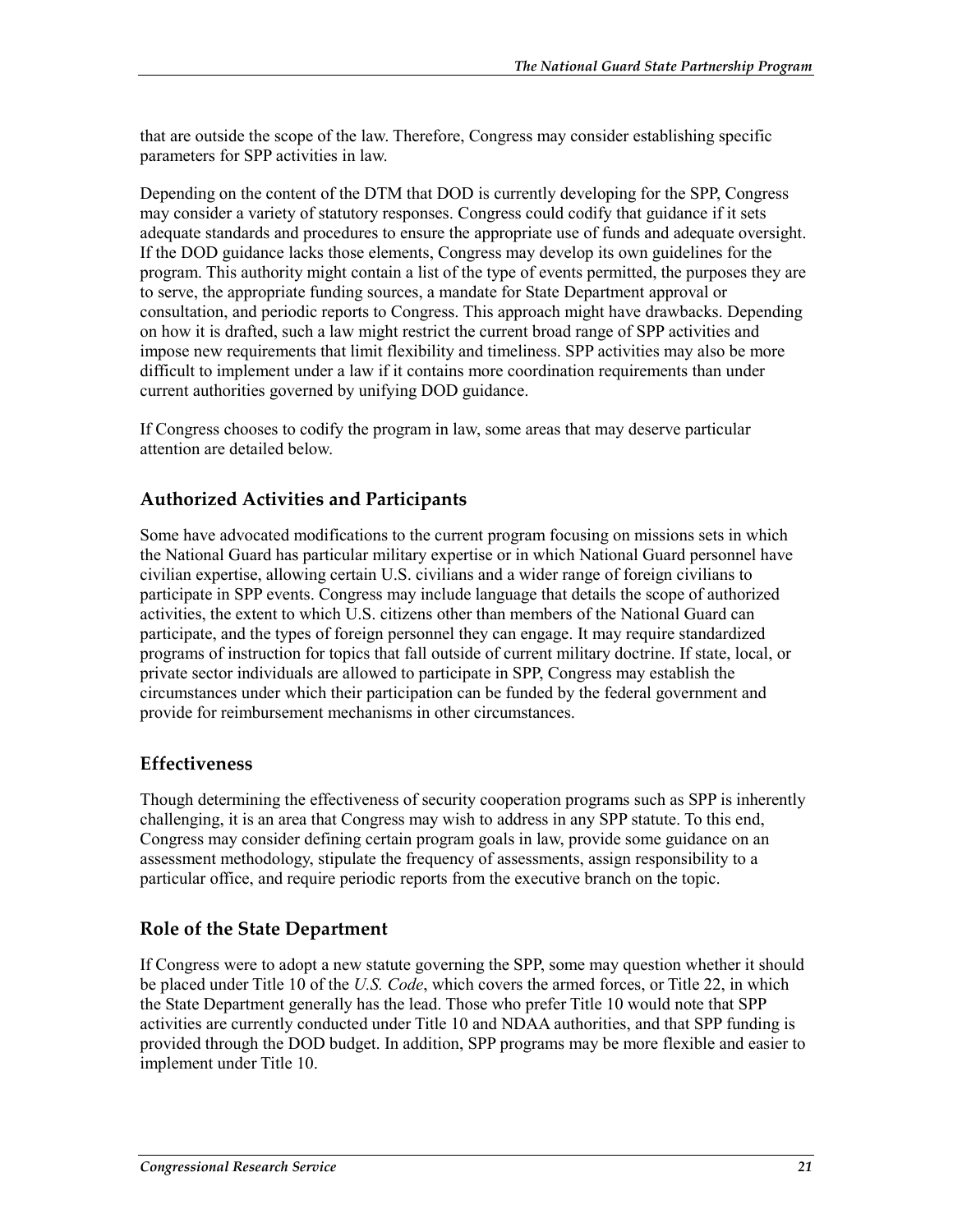On the other hand, the State Department has used the National Guard for Title 22 training activities with their foreign partners (see **Appendix C**), and some Members may prefer that SPP events be placed under Title 22. SPP events may have side effects for foreign policy not anticipated by state government and DOD planners or ambassadors. Some may argue for greater State Department oversight to ensure that state governments are aware of foreign policy concerns and guidelines, especially if these events are accompanied by or lead to non-defense-related engagements of U.S. and foreign civilians.

If placed under Title 22, the program could take on more of a public diplomacy role. For example, Congress might more readily provide authority under Title 22 for SPP to use National Guard troops for activities using their civilian skills instead of just their military skills. Similarly, under Title 22 authority Congress might be more willing to dispense with the requirement under some Title 10 authorities used for SPP that the primary purpose of training events be the training of U.S. forces, possibly providing a broader range of activities for SPP.

Placing SPP under Title 22, however, may well add another layer of complexity for state-based organizations with little experience operating with the Department of State. It might weaken the ability of the combatant commanders to use SPP to engage with foreign militaries, and thereby reduce their interest in supporting the program. In addition, placing SPP under Title 22 might shift the focus away from using the military skills of the National Guard personnel in favor of their civilian expertise, which could limit the utility of SPP in exercising the military skills of participants. Finally, State Department capacity to oversee military programs is viewed as having limitations and some may argue for augmenting this capacity before adding additional duties.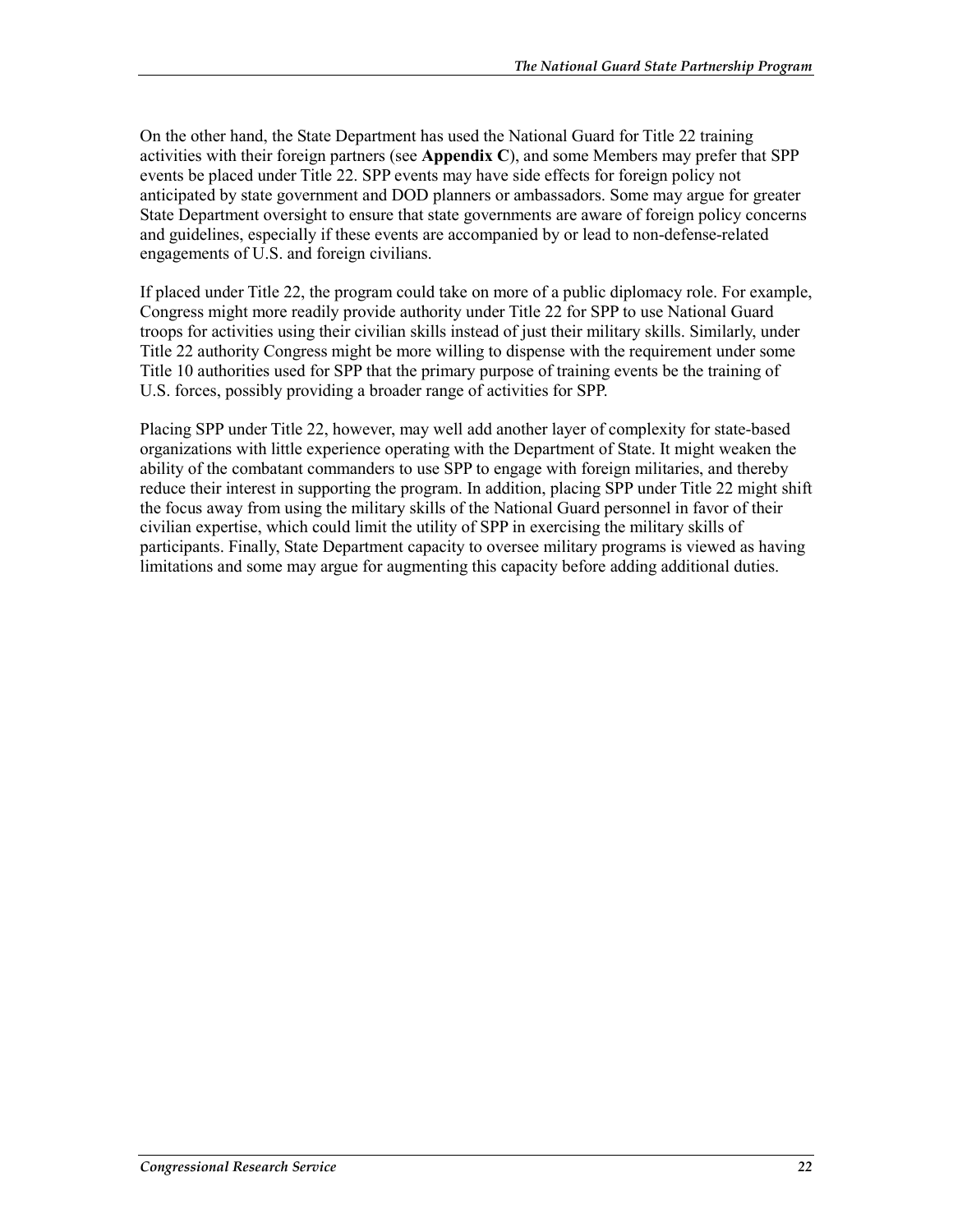## **Appendix A. State Partnerships: Table and World Map**

| Alabama / Romania                                                                     | Kansas / Armenia                | North Carolina / Moldova         |
|---------------------------------------------------------------------------------------|---------------------------------|----------------------------------|
| Alaska / Mongolia                                                                     | Kentucky / Ecuador              | North Dakota / Ghana             |
| Arizona / Kazakhstan                                                                  | Louisiana / Belize              | Ohio / Hungary                   |
| Arkansas / Guatemala                                                                  | Louisiana / Haiti               | Ohio / Serbia                    |
| California / Nigeria                                                                  | Louisiana / Uzbekistan          | Oklahoma / Azerbaijan            |
| California / Ukraine                                                                  | Maine / Montenegro              | Oregon / Bangladesh              |
| Colorado / Jordan                                                                     | Maryland / Bosnia               | Pennsylvania / Lithuania         |
| Colorado / Slovenia                                                                   | Maryland / Estonia              | Puerto Rico / Dominican Republic |
| Connecticut / Uruguay                                                                 | Massachusetts / Paraguay        | Puerto Rico / Honduras           |
| Delaware / Trinidad-Tobago                                                            | Michigan / Latvia               | Rhode Island / Bahamas           |
| District of Columbia / Jamaica                                                        | Michigan / Liberia              | South Dakota/Suriname            |
| Florida / Venezuela                                                                   | Minnesota / Croatia             | Tennessee / Bulgaria             |
| Florida / Guyana                                                                      | Mississippi / Bolivia           | Texas / Chile                    |
| Florida & Virgin Islands / Regional<br>Security System (Eastern<br>Caribbean Islands) | Missouri / Panama               | Utah / Morocco                   |
| Georgia / Georgia                                                                     | Montana / Kyrgyzstan            | Vermont / Macedonia              |
| Hawaii / Indonesia                                                                    | Nebraska & Texas/Czech Republic | Vermont / Senegal                |
| Hawaii & Guam / Philippines                                                           | New Hampshire / El Salvador     | Virginia / Tajikistan            |
| Idaho / Cambodia                                                                      | New Jersey / Albania            | Washington / Thailand            |
| Illinois / Poland                                                                     | New Mexico / Costa Rica         | West Virginia / Peru             |
| Indiana / Slovakia                                                                    | New York / South Africa         | Wisconsin / Nicaragua            |
| lowa / Kosovo                                                                         | North Carolina / Botswana       | Wyoming / Tunisia                |

#### **Table A-1. List of State Partnerships as of July 2011**

**Source:** National Guard Bureau.

**Note:** The Regional Security System, partnered with the Florida and U.S. Virgin Island National Guard, is a collective security agreement for seven island nations in the Eastern Caribbean: Antigua and Barbuda, Barbados, Dominica, Grenada, Saint Kitts and Nevis, Saint Lucia, and Saint Vincent and the Grenadines.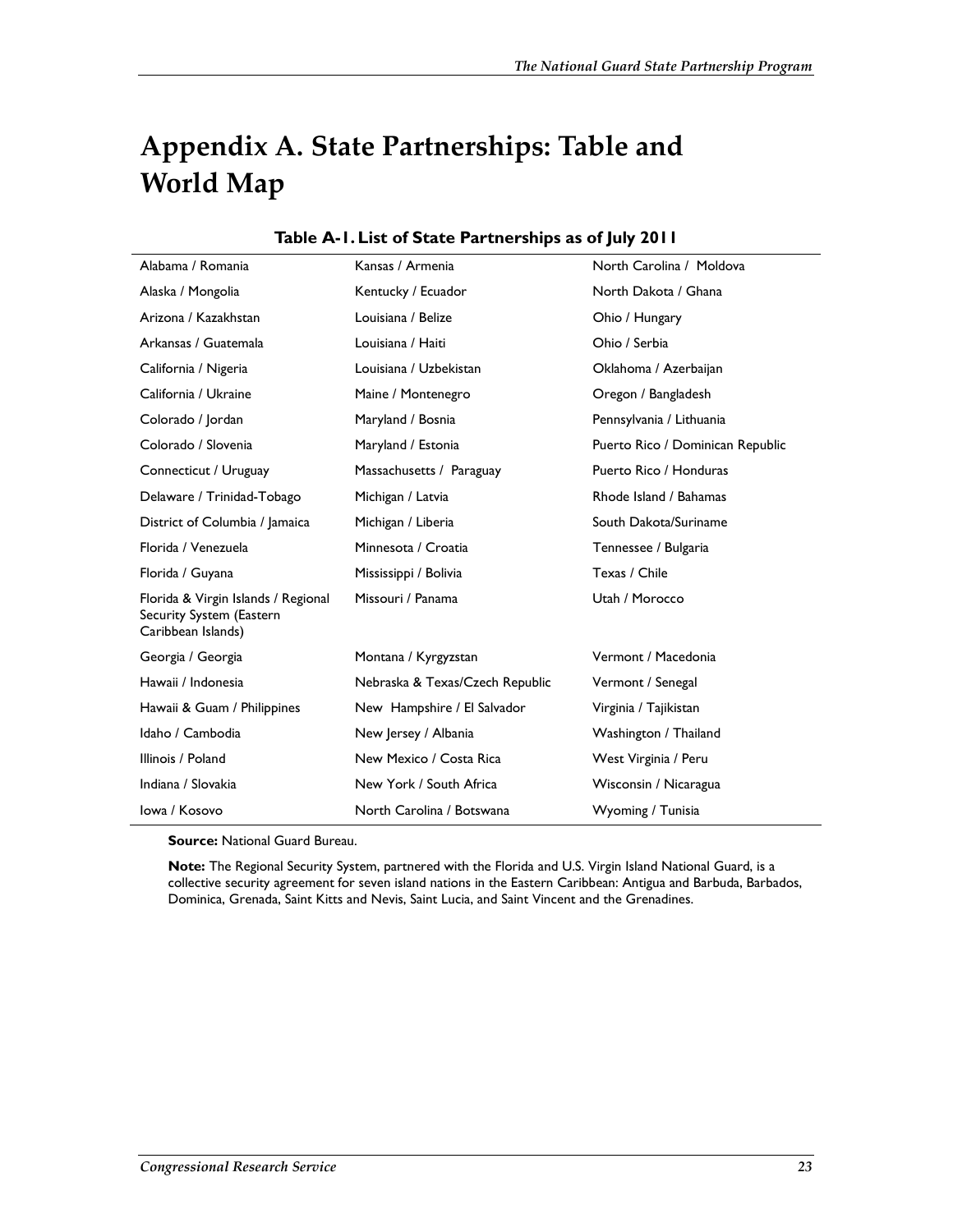

**Figure A-1. Map of State Partnerships as of July 2011** 

**Source:** Congressional Research Service, based on data provided by the National Guard Bureau.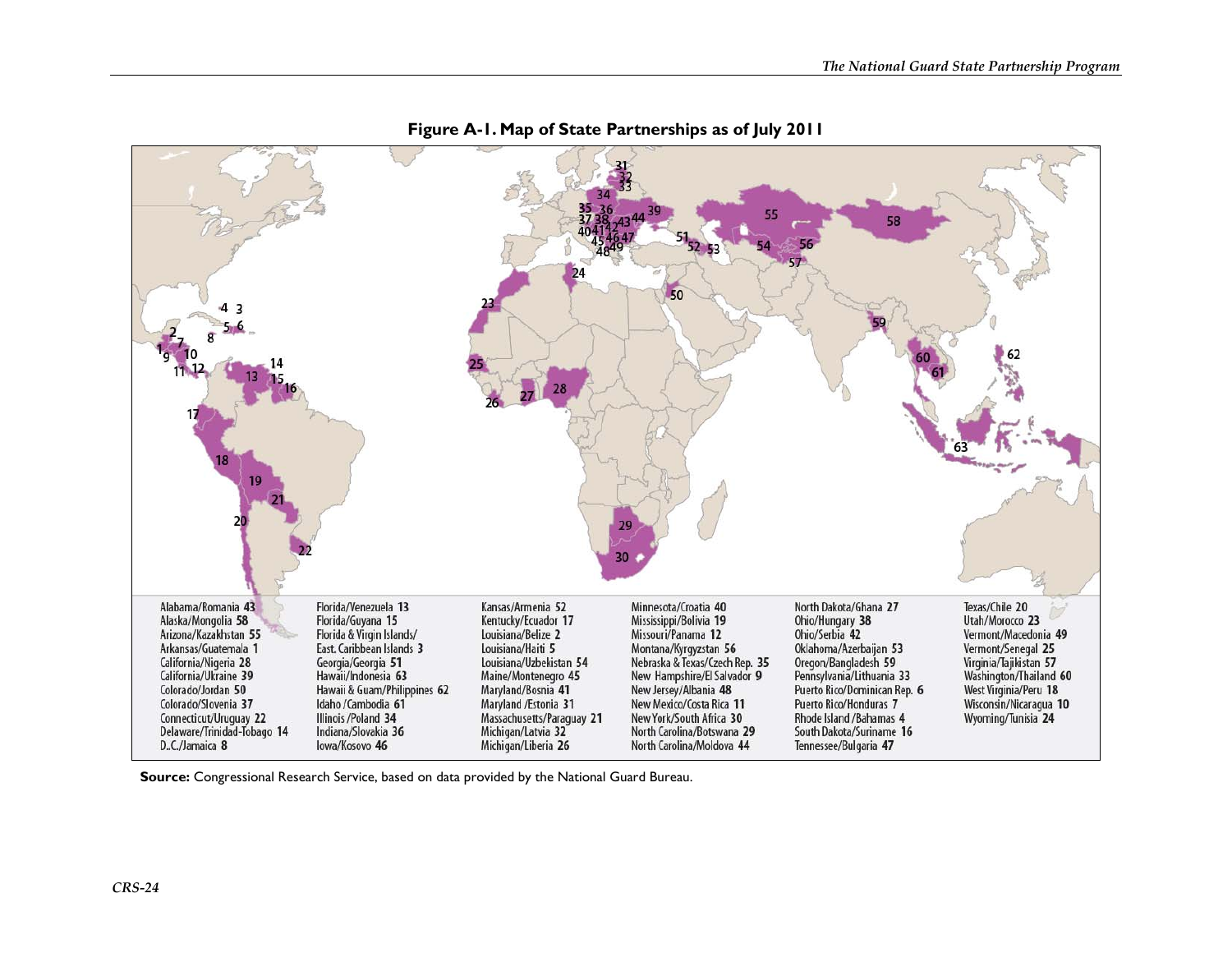## **Appendix B. Title 10 and National Defense Authorization Act Authorities That May Be Used by the SPP**

| <b>Statutory</b><br><b>Authority</b> | <b>Purposes</b>                                                                                                                                                                                                                                                                                                                                                                                                                                                                                                                                                                                                                                                                                                                                                                                                                                                                                                                                                                                                                       |
|--------------------------------------|---------------------------------------------------------------------------------------------------------------------------------------------------------------------------------------------------------------------------------------------------------------------------------------------------------------------------------------------------------------------------------------------------------------------------------------------------------------------------------------------------------------------------------------------------------------------------------------------------------------------------------------------------------------------------------------------------------------------------------------------------------------------------------------------------------------------------------------------------------------------------------------------------------------------------------------------------------------------------------------------------------------------------------------|
| 10 USC 166a                          | Combatant Commanders Initiative Fund. The Chairman of the Joint Chiefs of Staff may make funds<br>available to Combatant Commanders for a variety of purposes, including joint exercises,<br>humanitarian and civic assistance, military education and training for foreign military and related<br>civilian personnel, and personnel expenses of defense personnel for bilateral and regional<br>cooperation programs.                                                                                                                                                                                                                                                                                                                                                                                                                                                                                                                                                                                                               |
| 10 USC 168                           | Military to Military Contacts (also referred to as Traditional Commander's Activities). Authorizes<br>the Secretary of Defense "to conduct military to military contacts and comparable activities<br>that are designed to encourage a democratic orientation of defense establishments and military<br>forces of other countries." Authorized activities include traveling contact teams, military liaison<br>teams, exchanges of military personnel between U.S. and foreign units, exchanges of military<br>and civilian personnel between DOD and a foreign defense ministry, seminars and conferences<br>held primarily in a theater of operations, reimbursement of military personnel appropriations<br>accounts for the pay and allowances of reserve component personnel engaged in such<br>activities, and the assignment of DOD civilians and military personnel on a non-reciprocal<br>basis. No activities may be conducted under this authority in a foreign country without the<br>approval of the Secretary of State. |
| 10 USC 184                           | Regional Centers for Security Studies. Authorizes the Secretary of Defense to administer five<br>regional centers for security studies, which are to serve as forums for "bilateral and multilateral<br>research, communications, and exchange of ideas involving military and civilian participants."<br>The five centers are the George C. Marshall European Center for Security Studies in Germany,<br>the Asia-Pacific Center for Security Studies in Hawaii, the Center for Hemispheric Defense<br>Studies in Washington, DC, the Africa Center for Strategic Studies in Washington, DC, and the<br>Near East South Asia Center for Strategic Studies in Washington, DC. Participants may include<br>military, civilian, and non-governmental personnel from the United States and foreign countries.                                                                                                                                                                                                                            |
| 10 USC 401                           | Humanitarian and Civic Assistance Provided in Conjunction with Military Operations. The Secretary of<br>a military department may carry out humanitarian and civic assistance activities in conjunction<br>with ongoing military operations as the Secretary determines it will be beneficial to the security<br>interests of both the U.S. and the affected foreign country, and will promote the operational<br>readiness skills of the U.S. military personnel who participate. The Secretary of State must<br>approve any such assistance. Humanitarian and civic assistance as defined in this statute<br>includes medical, surgical, dental, and veterinary assistance to underserved areas, including<br>education, training, and technical assistance related to the care provided; construction of<br>rudimentary roads; well drilling and constructing basic sanitation facilities; and rudimentary<br>construction and repair of public facilities.                                                                        |
| 10 USC 402                           | Transportation of Humanitarian Relief Supplies to Foreign Countries. The Secretary of Defense may<br>transport humanitarian relief supplies furnished by a non-governmental source to any country,<br>on a space-available basis, without charge. This authority may also be used in certain<br>circumstances to transport supplies to respond to an event that threatens environmental harm<br>(such as an oil spill).                                                                                                                                                                                                                                                                                                                                                                                                                                                                                                                                                                                                               |
| 10 USC 404                           | Foreign Disaster Assistance. At the direction of the President, the Secretary of Defense may<br>provide transportation, supplies, services and equipment outside the United States to respond<br>to natural or man-made disasters, in order to save lives or prevent serious harm to the<br>environment.                                                                                                                                                                                                                                                                                                                                                                                                                                                                                                                                                                                                                                                                                                                              |

#### **Table B-1. Title 10 and NDAA Authorities Used by the SPP**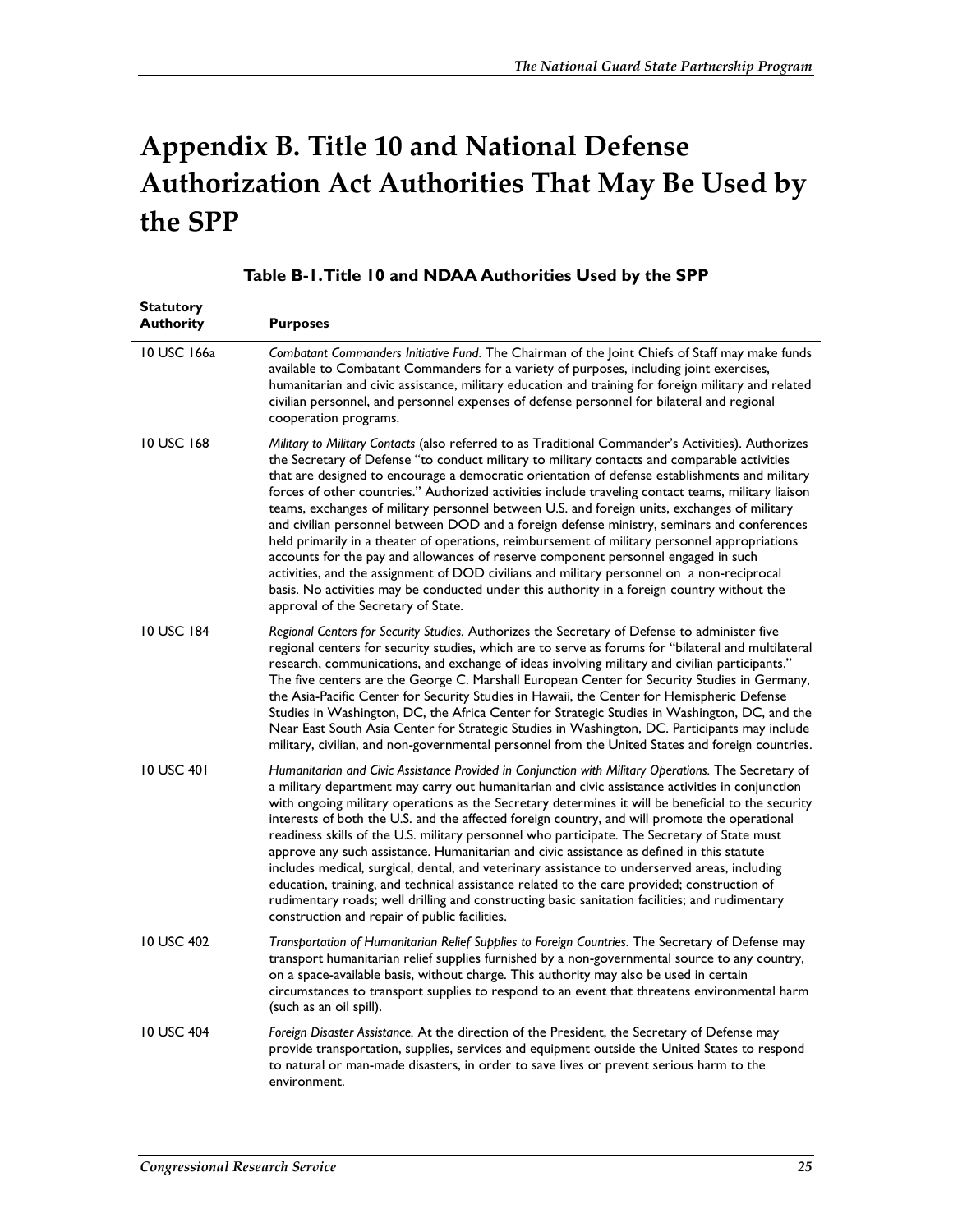| <b>Statutory</b><br><b>Authority</b> | <b>Purposes</b>                                                                                                                                                                                                                                                                                                                                                                                                                                                                                                                                                                                                                                                                                                                                                                                                                                                                              |
|--------------------------------------|----------------------------------------------------------------------------------------------------------------------------------------------------------------------------------------------------------------------------------------------------------------------------------------------------------------------------------------------------------------------------------------------------------------------------------------------------------------------------------------------------------------------------------------------------------------------------------------------------------------------------------------------------------------------------------------------------------------------------------------------------------------------------------------------------------------------------------------------------------------------------------------------|
| 10 USC 1050                          | Latin American Cooperation: Payment of Personnel Expenses. "The Secretary of Defense or the<br>Secretary of a military department may pay the travel, subsistence, and special compensation of<br>officers and students of Latin American countries and other expenses which the Secretary<br>considers necessary for Latin American cooperation."                                                                                                                                                                                                                                                                                                                                                                                                                                                                                                                                           |
| 10 USC 1051                          | Multilateral, Bilateral, or Regional Cooperation Programs: Payment of Personnel Expenses. "The<br>Secretary of Defense may pay the travel, subsistence, and similar personal expenses of<br>developing countries in connection with the attendance of such personnel at a multilateral,<br>bilateral, or regional conference, seminar, or similar meeting if the Secretary determines that<br>the attendance of such personnelis in the national security interests of the United States"<br>and such other expenses in connection with the meeting as the Secretary considers in the<br>national security interests of the United States. Normally, these expenses may only be paid for<br>travel to, from, or within the area of responsibility of the combatant command in which the<br>conference, seminar or meeting is held, with exceptions.                                          |
| 10 USC 2249c                         | Regional Defense Combating Terrorism Fellowship Program. Under regulations prescribed by the<br>Secretary of Defense, DOD funds may be used to pay any costs associated with the education<br>and training of foreign military officers, defense officials, or security officials at educational<br>institutions, regional centers, conferences, seminars, or other training programs conducted<br>under the Regional Defense Combating Terrorism Program. Expenditures capped at \$35<br>million per fiscal year.                                                                                                                                                                                                                                                                                                                                                                           |
| <b>10 USC 2557</b>                   | Excess Non-Lethal Supplies. The Secretary of Defense may provide excess non-lethal DOD<br>supplies for humanitarian relief purposes. Such supplies must be transferred to the Secretary of<br>State, who is responsible for distribution.                                                                                                                                                                                                                                                                                                                                                                                                                                                                                                                                                                                                                                                    |
| 10 USC 2561                          | Humanitarian Assistance. Funds authorized to be appropriated to DOD for humanitarian<br>assistance shall be used to provide transportation of humanitarian relief and for other<br>humanitarian purposes. The Secretary of Defense may use funds authorized for humanitarian<br>assistance to transport supplies intended to be used to respond to events that threaten serious<br>harm to the environment (such as an oil spill) if other sources are not available.                                                                                                                                                                                                                                                                                                                                                                                                                        |
| Section 1082,<br>P.L. 104-201        | Agreements for Exchange of Defense Personnel Between the United States and Foreign Countries. The<br>Secretary of Defense may enter into agreements to exchange military and civilian personnel of<br>DOD with military and civilian personnel of a foreign defense ministry. Exchanged personnel<br>may be assigned to positions as instructors; DOD personnel may be assigned to positions in<br>private industry that support the foreign defense ministry.                                                                                                                                                                                                                                                                                                                                                                                                                               |
| Section 1206,<br>P.L. 109-163        | Authority to Build Capacity of Foreign Military Forces. "The President may direct the Secretary of<br>Defense to conduct or support a program to build the capacity of a foreign country's national<br>military forces in order for that country to (1) conduct counter-terrorist operations; or (2)<br>participate in or support military and stability operations in which the United States Armed<br>Forces are a participant." Such a program may include providing equipment, supplies, and<br>training. The program shall include elements that promote respect for human rights and<br>fundamental freedoms and respect for legitimate civilian authorities within that nation. The<br>program shall be jointly developed by the Secretary of Defense and the Secretary of State, and<br>the Secretary of Defense shall coordinate with the Secretary of State on its implementation. |
| Section 1207,<br>P.L. 111-84         | Authority for Non-Reciprocal Exchanges of Defense Personnel Between the United States and Foreign<br>Countries. The Secretary of Defense may enter into agreements with the governments of allied<br>or friendly foreign countries for the exchange of military and civilian personnel of the foreign<br>defense ministry. They may be assigned to positions in the Department of Defense.                                                                                                                                                                                                                                                                                                                                                                                                                                                                                                   |

**Source:** Title 10, United States Code, and cited public laws.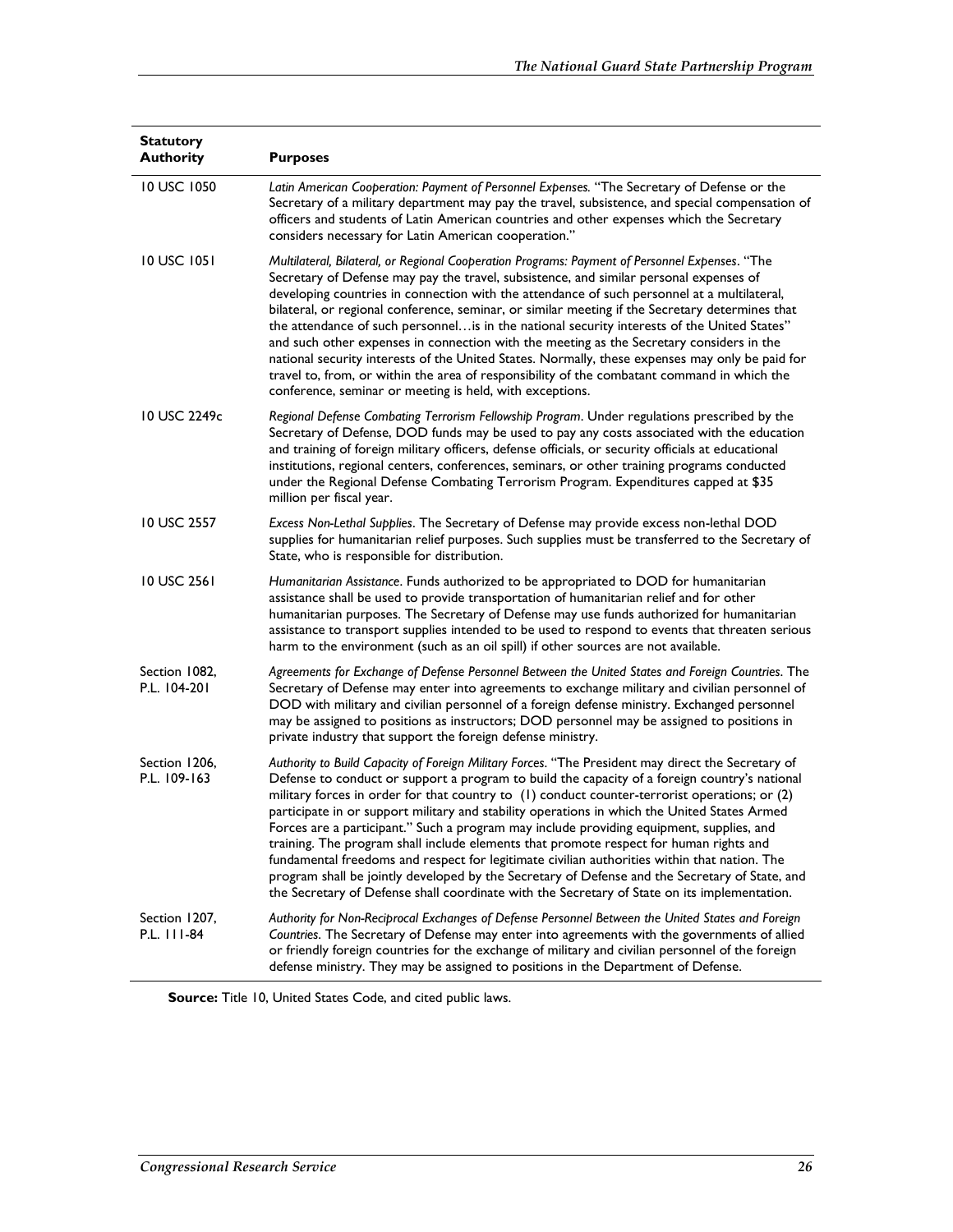## **Appendix C. State Partnerships and Title 22 Authorities**

According to NGB representatives, the SPP currently operates only under Title 10, Title 32 and National Defense Authorization Act authorities. Under this definition, therefore, SPP events do not occur under Title 22 authorities at the present time. However, there are circumstances in which a state National Guard might operate under Title 22 authorities in support of their partner nation. For example, a nation that is approved to receive peacekeeping training under the Global Peace Operations Initiative (GPOI) may request that the state National Guard it is partnered with provide some of the trainers. If such a request were approved by the appropriate DOS and DOD officials, then GPOI funds would be used to fund some of the expenses associated with the state National Guard training of its partner nation's forces. While these are not considered to be "SPP events" by NGB, the distinction may not be apparent to many of those participating in the training.

Individuals interviewed for this report referred to three Title 22 authorities that have been used in the past to fund training by a state National Guard with its partner nation. They are listed below. Determining the frequency of such Title 22 events was outside the scope of this report, but they appear to have been relatively infrequent in comparison to the frequency of Title 10 SPP events. Appropriations for these three Title 22 programs are provided under the State Department's Security Assistance (previously the Military Assistance) account.

**Global Peace Operations Initiative.** Through GPOI the U.S. government provides foreign military forces from developing countries with training in peacekeeping skills and helps develop associated peacekeeping capacity. GPOI was built on the earlier African Contingency Operations Training and Assistance (ACOTA) program and its Africa component often is still referred to by that acronym. The State Department is primarily responsible for the program, but works closely with DOD to plan and implement programs through DOD's Defense Security Cooperation Agency (DSCA) and the geographic Combatant Commands. Authorization is provided by Section 551 of the Foreign Assistance Act of 1961 (FAA, P.L. 87-195; 22 U.S.C. 2348), as amended.

**International Military Education and Training Program.** The IMET program provides foreign military personnel with the opportunity to attend a variety of U.S. military educational institutions and training courses. The Expanded-IMET (E-IMET) component provides foreign civilian and military leaders and mangers of foreign military establishments with opportunities to enhance their skills in managing and administering military establishments and budgets, creating and maintaining effective military judicial systems and military codes of conduct (including observance of international recognized human rights), and fostering respect for the principle of civilian control of the military. The State Department, with input from DOD, decides which foreign countries will be permitted to participate and their respective funding levels. DOD's DSCA implements the program. Authorization is provided by Section 541 of the Foreign Assistance Act (FAA, P.L. 87-195; 22 U.S.C. 2347), as amended.

**Foreign Military Sales and Foreign Military Financing Programs**. The FMS program is the United States government's primary vehicle for sales of weapons and associated equipment and training to friendly foreign governments. Through the FMF element of the program, the U.S. government may extend loans to countries that have difficulty paying for needed weapons, military equipment, and related items, or it may forgive payments altogether. The State